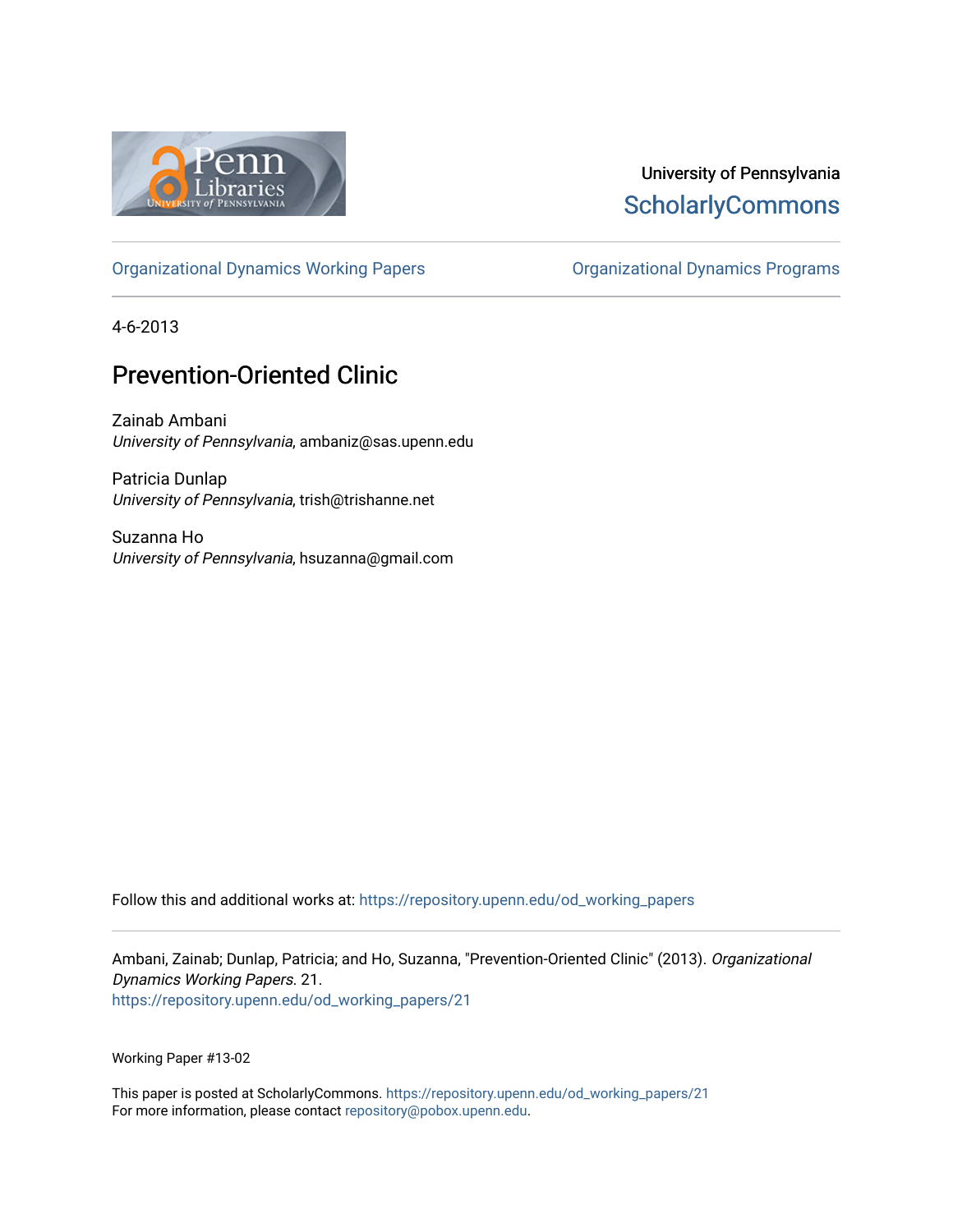## Prevention-Oriented Clinic

## Abstract

Chronic diseases are heavily taxing the American health system. The federal government has implemented new laws, such as the Affordable Care Act (ACA), in order to increase American wellness at no additional cost and to reduce the significant financial burden. Considering the enactment of ACA and cost cutting, it's an opportune time to explore new approaches to delivering high quality patient care before the start of a disease. Preventative health wellness clinics can serve this purpose. However, preventative care clinics are not without challenges. Modifying patients' behaviors have proven to be difficult and no research literature exists to provide an evidence-based approach which has a proven record in changing poor patient habits. However, if focus is placed on patients who are at increased risk for developing a chronic illness and tests favorable for behavior modification, the ideal preventative health clinic may set the stage for improved healthcare outcomes and cost reduction.

## Keywords

healthcare, preventative healthcare

**Comments** Working Paper #13-02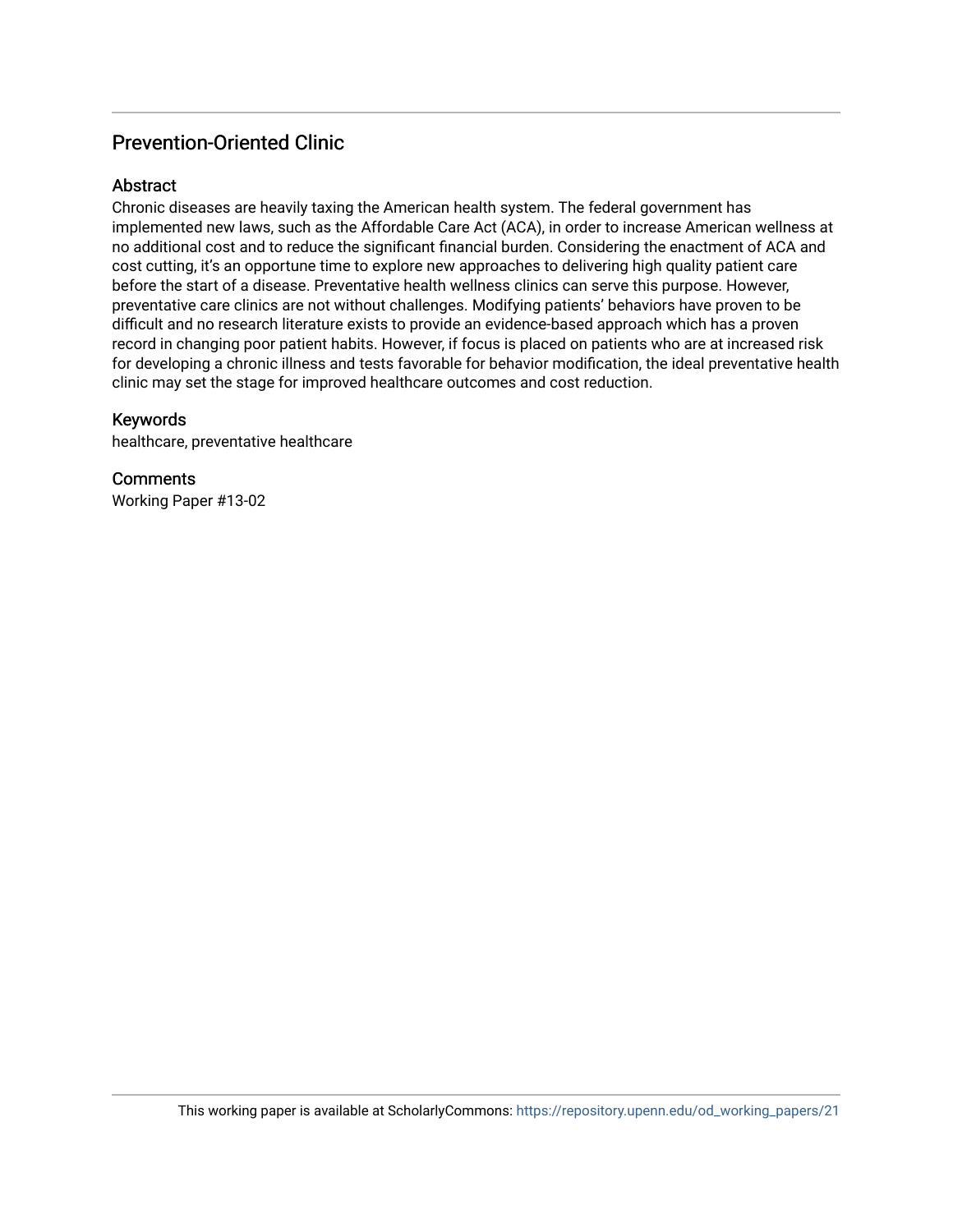# **Prevention-Oriented Clinic**

**Zainab Ambani, Patricia Dunlap, Suzanna Ho** 

**Final Project Report Submitted in Organizational Dynamics 634-13a**

**April 6, 2013**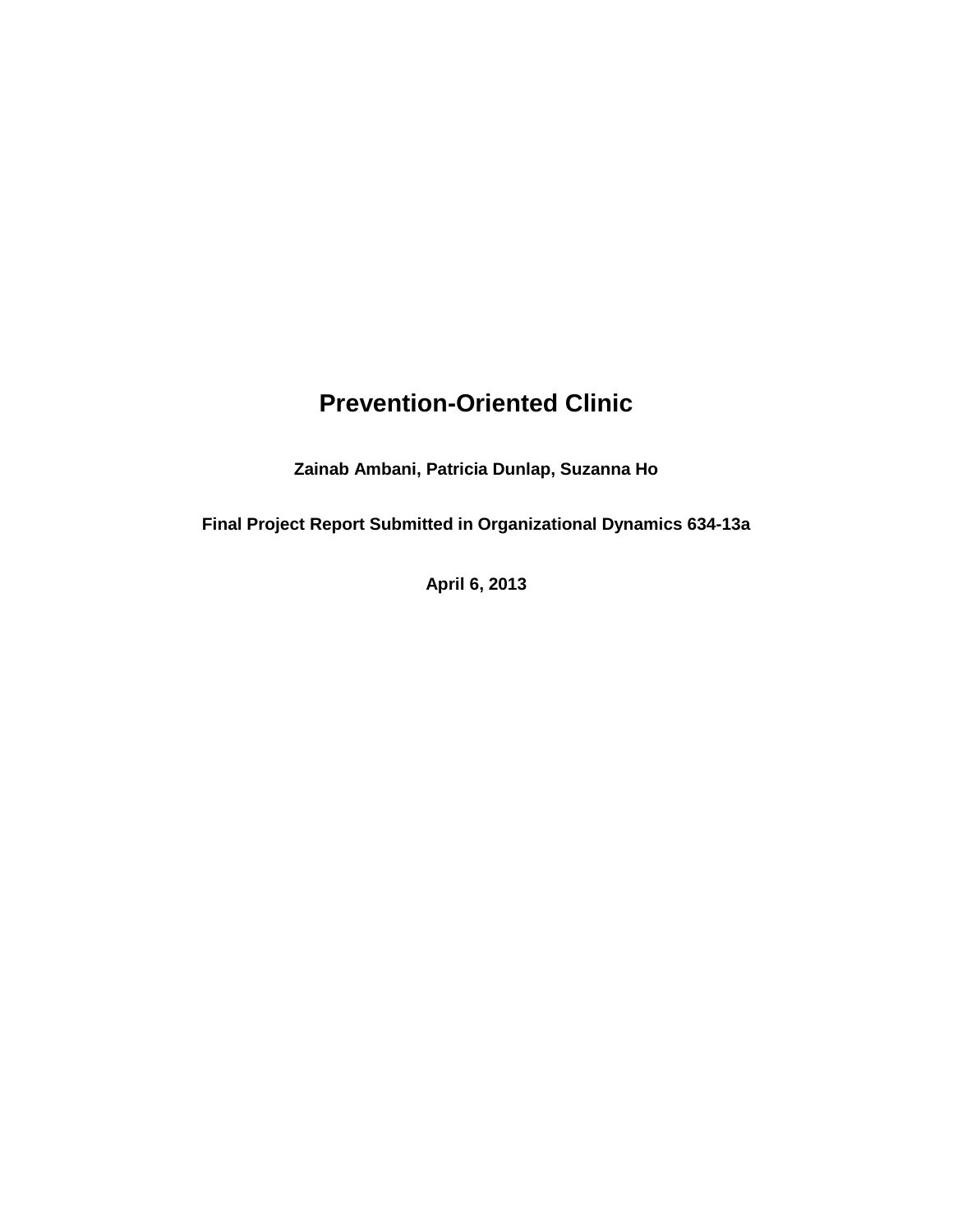#### **Abstract**

Chronic diseases are heavily taxing the American health system. The federal government has implemented new laws, such as the Affordable Care Act (ACA), in order to increase American wellness at no additional cost and to reduce the significant financial burden. Considering the enactment of ACA and cost cutting, it's an opportune time to explore new approaches to delivering high quality patient care before the start of a disease. Preventative health wellness clinics can serve this purpose. However, preventative care clinics are not without challenges. Modifying patients' behaviors have proven to be difficult and no research literature exists to provide an evidence-based approach which has a proven record in changing poor patient habits. However, if focus is placed on patients who are at increased risk for developing a chronic illness and tests favorable for behavior modification, the ideal preventative health clinic may set the stage for improved healthcare outcomes and cost reduction.

#### **I. Background**

### **a. Patient Protection and Affordable Care Act**

The institution of the Patient Protection and Affordable Care Act (PPACA) of 2010 or Affordable Care Act (ACA) has set the stage for a new paradigm in the delivery of healthcare in the United States (U.S.). Not only the law attempts to ensure every American has health insurance, it also strives to reduce the rising cost of healthcare. To address the rising cost, the ACA outline important preventive services for Americans. The goal is to avoid preventable illnesses and to improve health at no additional cost to the patient. Covered services include screening and counseling for alcohol abuse, blood pressure, diet, obesity, tobacco use, and cholesterol (DHHS, 2013).

In addition to providing benefits to patients, ACA also provides perks for clinicians as well. Of particular interest are benefits relating to preventative care. The creation of new models of care coordination and increase health coverage, opens the door to exploring opportunities in preventative medicine and care. For example, in conjunction with ACA, the American Recovery and Reinvestment Act of 2009's healthcare information technology objectives offer opportunities to receive patient information faster and exchange it electronically with other healthcare providers. Also, with an increase insured population and the desire to bulk up preventative care services, new business models can be entertained (i.e. preventative healthcare and wellness clinics). There is much to be gain from these laws in addition to the excitement of partaking in reducing the astronomical cost of America's healthcare.

#### **b. Cost of Healthcare and Top Diseases/Conditions**

To take advantage of the PPACA preventative care benefits, it's noteworthy to review the cost breakdown of salient diseases afflicting America's population today. America's national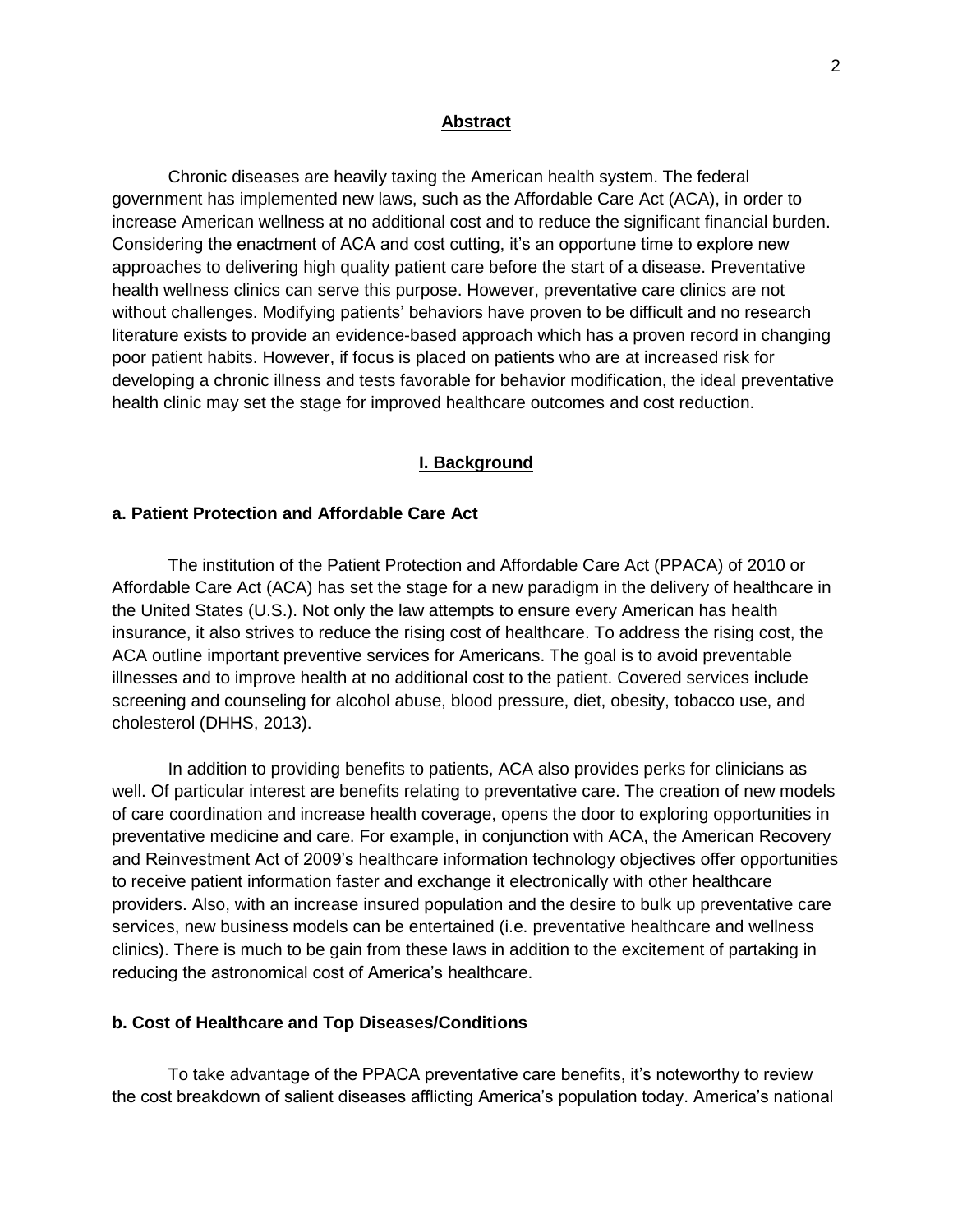health expenditure as a percent of gross domestic product (GDP) has continually increased from 16% in 2005 to a projected 19.8% in 2020 (CMS, 2011). Comparatively, other Organization for Economic Co-operation and Development (OECD) countries averaged 9.5% of GDP (2012). This has raised many concerns for policy makers as they try to curb the costs of healthcare. For example, chronic diseases comprise 75% of healthcare spending (CDC, 2011). Most individuals are at the age of 65 and over, comprising 13% of the U.S. population. However, in 2002, this age population consumed 36% of healthcare expenses (AHRQ, 2006). This prompts the need for better prevention and treatment practices for chronically ill patients. (Please see Appendix A for charts and graphs.)

The top ten most expensive chronic illnesses, in order, are heart conditions, traumarelated disorders, cancer, mental disorders, chronic obstructive pulmonary disease (COPD) including asthma, osteoarthritis, diabetes mellitus (DM), hypertension, back problems, and hyperlipidemia (AHRQ, 2010). Obesity related healthcare costs are closely linked to many of the top ten conditions (Finkelstein, Trogdon, Cohen, & Dietz, 2009). For the purposes of our preventative healthcare clinic, we will focus efforts on addressing the current top six chronic diseases/conditions affecting Americans. They are heart disease, stroke, mental disorders, chronic obstructive pulmonary disease (COPD) & asthma, diabetes, and obesity. These diseases are most amenable to lifestyle changes and prevention strategies.

Heart disease and stroke are widespread conditions affecting many Americans and costing the U.S. health system billions of dollars each year. According to an AHRQ panel survey, heart conditions are America's most expensive medical condition, totaling \$107 billion per year (AHRQ, 2010). Heart disease is the leading cause of death for both men and women. The Centers for Disease Control and Prevention (CDC) reports 600,000 people die of heart disease every year (CDC, 2013). Similarly to heart disease, stroke also contributes its share of over burdening America's healthcare. The CDC estimates \$38.6 billion per year is spent on handling patients with this disease (CDC, 2013). Stroke is considered the 4th leading cause of American deaths, killing 130,000 per year (CDC, 2013). The disease is also the leading cause of disability among U.S. adults, and requires a heavy expense.

Mental disorders also add a financial burden to America's health system. In 2010, \$73 million was spent on treating mental disorders. However, for the purpose of the proposed ideal clinic, depression will be the primary focus. Depression has established correlations to other chronic diseases and is the most prevalent mental health illness amongst older adults (Welch, Czerwinski, Ghimire & Bertsimas, 2009). In 2009, \$22.8 billion was spent on the treatment of depression and another \$17 to \$44 billion was spent because of lost workdays. In a given year, 18.8 million adults will suffer from a depressive illness (CDC, 2011). Finally, depression is also the principal cause of the 30,000 suicides occurring each year.

In 2010, \$49.9 billion was spent on managing COPD patients. Of that, over 55% of the cost results from complications such as emergency room visits and hospitalizations. COPD affects 13.1 million US adults, but another 24 million have evidence of impaired lung function. COPD is largely preventable, as smoking is the primary risk factor (causing approximately 85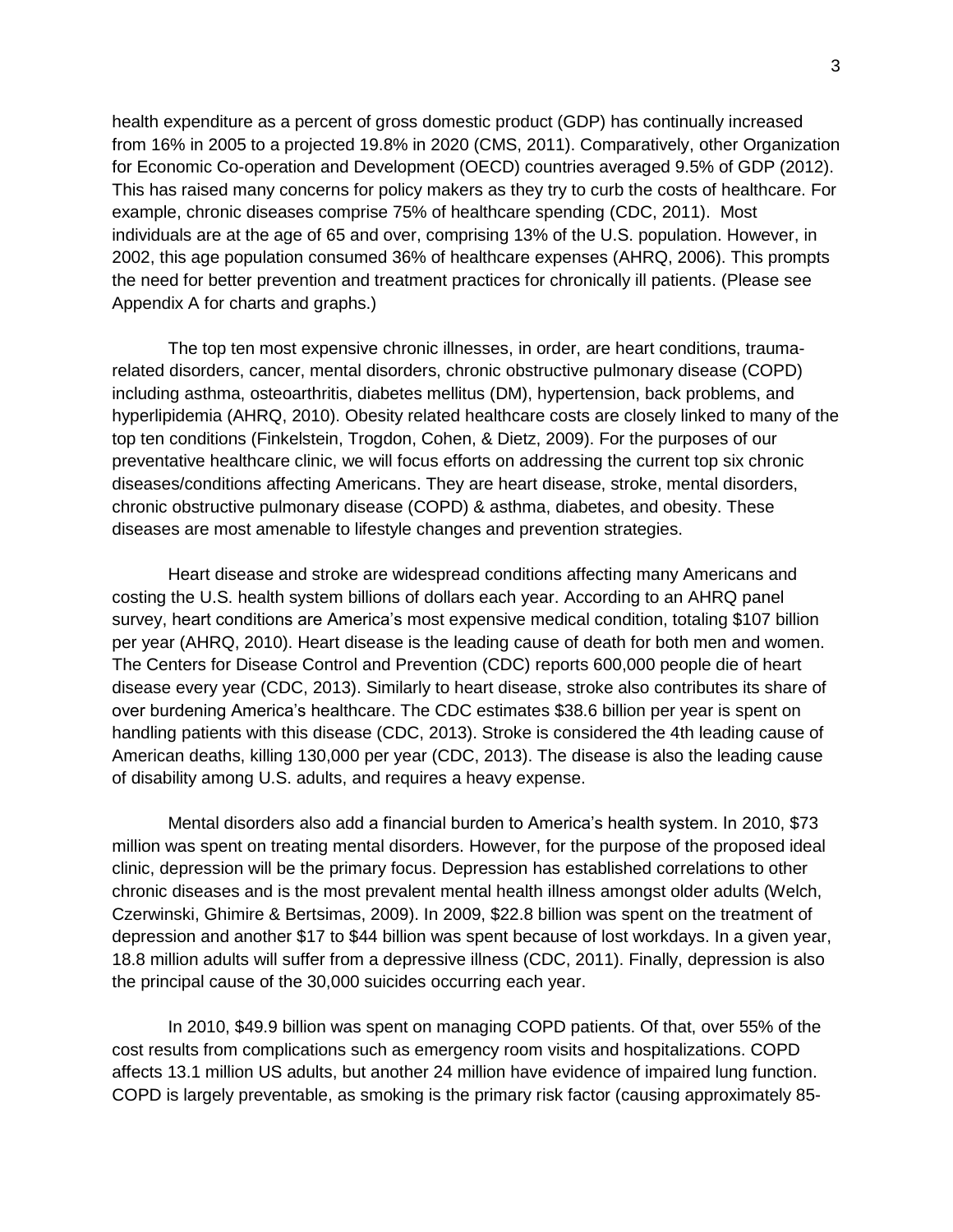90% of COPD deaths). Lag times between tobacco exposure and disease development mean that the prevalence of COPD will continue to rise (American Lung Association, 2011).

In 2007, \$56 billion in total was spent on treating asthma. The disease affects 25.9 million Americans, of which 13.2 million had an asthma attack in 2011. Asthma accounted for an estimated 14.2 million lost work days, and for 2.1 million emergency visits. Although the cause of asthma is not well understood, the ability to prevent exacerbations can result in huge cost savings (American Lung Association, 2012).

Diabetes treatments cost Americans over \$51 billion in 2010. DM is the seventh leading cause of death in the United States and it is the leading cause of kidney failure, lower limb amputations, heart disease and stroke. There are 25.8 million Americans (8.3% of the US population) that have diabetes (NIH, 2010). The mortality rate among people with diabetes is double the rate among non-diabetic people within the same age group (NIH, 2010).The estimated number of Americans who are at risk for diabetes is 79 million. However, only 11% are aware they are at risk for developing DM (Reinberg, 2013).

The sixth disease the proposed clinic will address is obesity. According to data from the National Health and Nutrition Examination Survey, between 2009 and 2010, over 78 million U.S. adults and about 12.5 million U.S. children and adolescents were obese (Ogden et al, 2012). America's Health report (2012) states obesity can result in four common high-cost health problems: Type 2 diabetes, coronary heart disease, stroke, hypertension, and obesity-related cancers. Obesity-related healthcare costs approximately \$117 billion annually. More than one quarter of U.S. healthcare costs are related to physical inactivity, overweight, and obesity. Therefore, it is important to prevent the occurrence of obesity, to prevent further consequences, and to reduce the healthcare cost for preventable health problems.

## **c. Description and Goals for Preventative Healthcare Clinic**

Primary care is key to prevention and treatment of the aforementioned top chronic illnesses but unfortunately, the primary care system is suffering. Phillips & Bazemore (2010) review the history and current situation of primary care in the United States. It has been stated that due to the lack of a primary care centered healthcare system, the U.S. is falling farther behind in population health metrics. Furthermore, there is a huge gap in the U.S. physician workforce for primary care. Most physicians enter into subspecialty residencies because of the desire to land higher paying jobs in urban area hospitals. Still, primary care represents the greatest platform for formal healthcare – totaling 57% of all patient visits. Despite the volume of care, it is estimated to be only 6-7% of total healthcare spending for Medicare beneficiaries. The proposed prevention-oriented clinic captures the opportunity to address primary care needs, improve patient outcomes, implement innovative prevention strategies, and provide an integrative patient-centered solution for patients.

In recognition of the benefits of primary care, the increasing costs of healthcare and the shortage of primary care physicians, we suggest a prevention-oriented clinic. This clinic will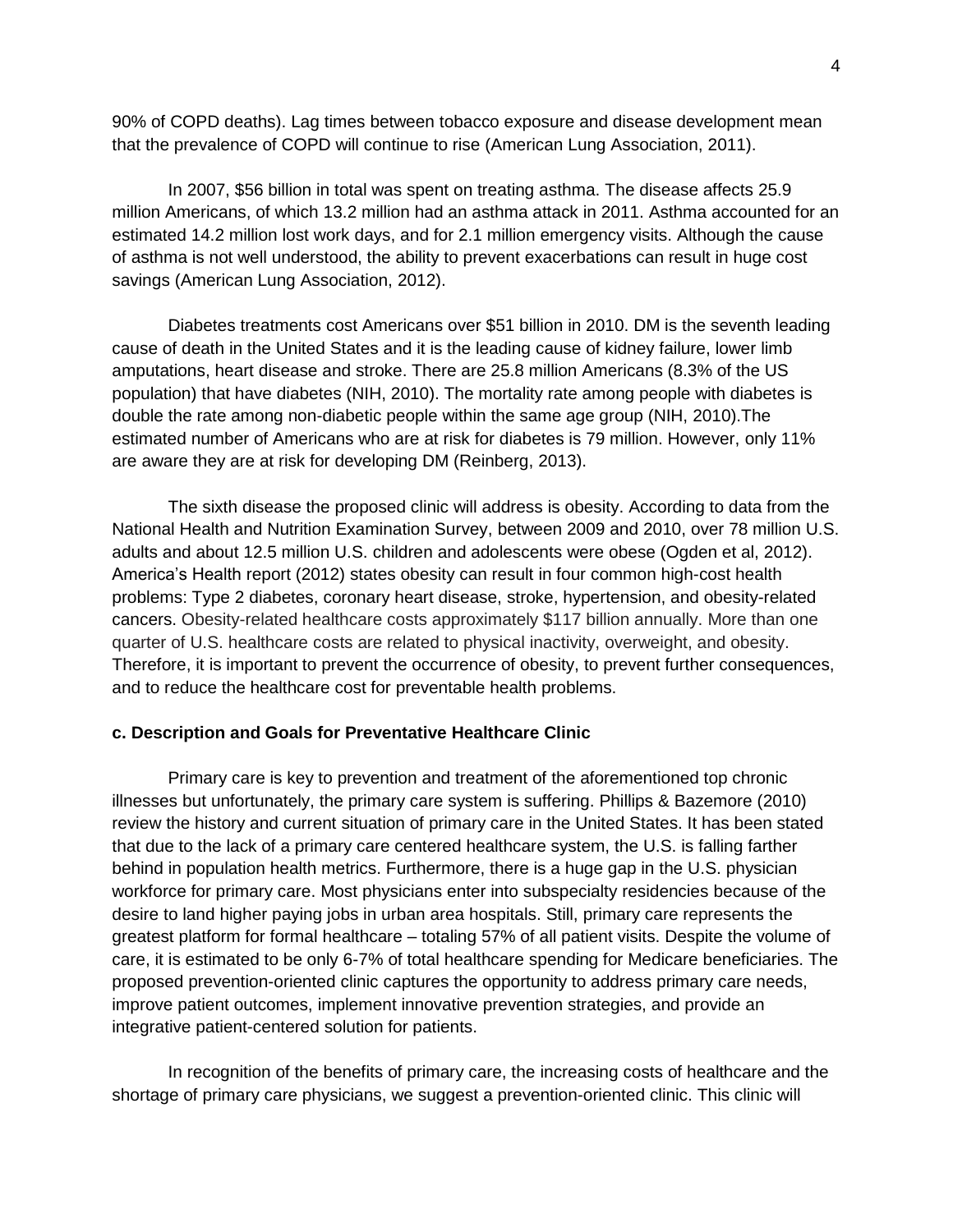target its resources toward populations at highest risk for the six chronic illnesses; having high capability for changing their individual behaviors; and adhering to recommended prevention or treatment guidelines. In this paper, we discuss the current literature on risk assessment for the target diseases and theories on change behavior. We hope to incorporate our findings to create a resource allocation matrix that will serve as a clinical decision support tool to separate patients into cohorts for different levels of intervention.

#### **II. Literature Review**

#### **a. Heart Disease and Stroke**

Heart disease and stroke risk factors are fairly well known because of organizations such as the American Heart Association (AHA) and federal programs stemming from the Joint Commission. Americans are educated about proven key risk factors contributing toward increasing susceptibility for developing heart disease and stroke (e.g., weight/body mass index (BMI), diet, exercise, blood pressure, alcohol consumption, smoking status, and cholesterol). Short risk assessment questionnaires are found throughout the Internet asking individuals to enter their most recent blood pressure, weight, and cholesterol readings. These tools typically free and calculate the risk scores based on the information entered by the end user. These tools do not serve as diagnosis, but rather educate patients about their risks. However, of particular interest is AHA's website which includes a risk assessment tool as described in addition to their Get with the Guidelines tools for heart disease and stroke. These tools can be utilized for our preventative healthcare clinic. However, Gillespie and Lenz warns, although 70% of strokes and 80% of heart disease are preventable, behavior change is the limiting factor (Gillespie & Lenz, 2011). Therefore, our clinic will need to determine effective behavior modification tools and methodologies which could lead to effective change.

#### **b. Mental Illnesses and Depression**

Depression is one of the most prevalent of mental disorders and has strong risk factors for developing other chronic conditions and vice versa (Rubin, 2011). There are many screening tools that are easily accessible and available for general mental illness and depression, but no risk assessment tool for developing mental illness or depression is available. A meta-analysis conducted by Gilbody, Sheldon, & House (2008) suggests that at present early detection does not change primary care treatment or hospital treatment, possibly resulting in little to no change in patient outcomes (O'Connor, Whitlock, Beil, Bradley, & Gaynes, 2009). It may be that early treatment for mental illnesses and depression is not yet well developed, thus early detection has little benefit. Klein, Glenn, Kosty, Seeley, Rhode, & Lewinsohn (2013) found the predictors for depression for young adults were female gender, anxiety disorder before age 18, family history of mood disorder, sexual abuse during childhood, subthreshold depressive symptoms, and poor physical health. Their study acknowledged that a creation of a risk assessment tool is needed and would be of benefit to at-risk youth.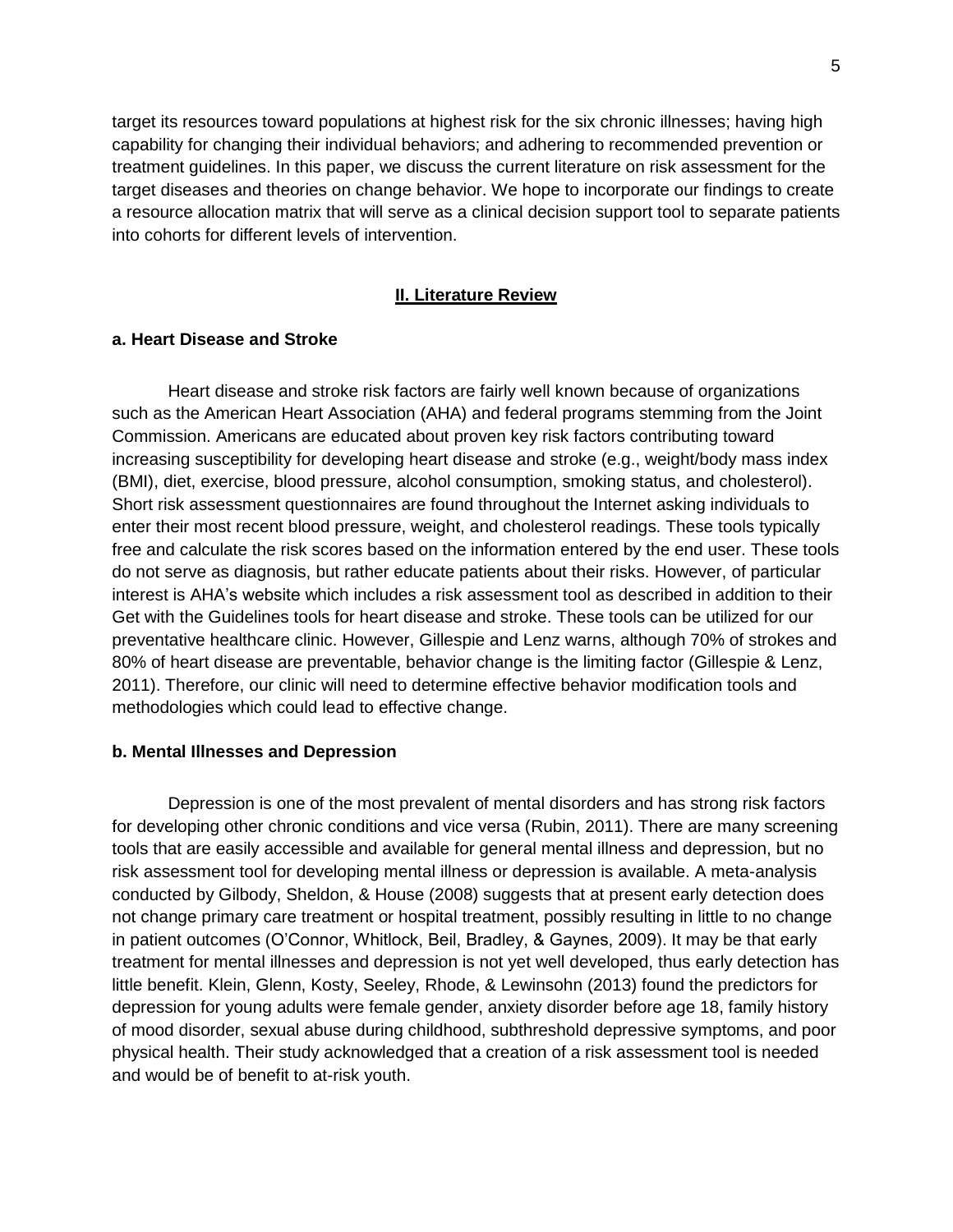#### **c. COPD and Asthma**

The current assessment for COPD is to get the patient history on tobacco smoking, other inhalation exposures (such as occupational dusts or chemicals, air pollution, and/or passive exposure to smoking), and familial tendency for COPD. Genetic testing for alpha-1 antitripysin deficiency is rare but a significant risk factor for COPD (COPD CPM Workgroup, 2013). The main assessment tools for COPD are to assess the stage of disease or the current patient condition. There are no specific tools developed to assess risk of developing COPD, so clinicians will have to be thorough in their patient history assessments (Ohar, Sadeghnejad, Meyers, Donohue & Bleecker, 2010).

Despite the nearly 22 million people in America being affected by asthma, the etiology of the disease is not well known therefore current research cannot state assuredly what risk factors are the best predictors of disease (Subbarao, Mandhane, & Sears, 2009). It is understood that there is some gene-environment interaction that triggers the disease (Subbarao et al., 2009; Blumenthal, 2012). Some risk factors that have been associated with asthma are: prenatal maternal smoking, prenatal maternal antibiotic use, different types of infant and childhood wheezing, reduced airway/lung function in infancy, childhood antibiotic use, higher levels of immunoglobulin E at birth, infant and childhood exposure to tobacco smoke, particular occupational exposures, and smoking tobacco/marijuana (Subbarao et al., 2009). Asthma triggers and severity varies significantly (Subbarao et al., 2009). This has led researchers to develop assessment tools based on patient reported conditions and lung function tests. The two most prominently used risk assessment tools for asthma exacerbation are the Asthma Control Test (ACT) and the Asthma Control Questionnaire (ACQ) (Jia et al., 2012).

#### **d. Diabetes**

There are several screening methods for type 2 diabetes, such as oral glucose tolerance test (OGTT), hemoglobin A1c (HbA1C), fasting plasma glucose (FPG), family history of diabetes (FHD), and body mass index (BMI). Some of these tests are expensive and time consuming. Norberg et al (2006) examined the effective and more accurate screening methods, and found that the combination of HbA1c, FPG and BMI are effective in screening for individuals at risk of future clinical diagnosis of type 2 diabetes, while the OGTT or FHD is not necessary (Norberg et al, 2006). The Finnish Diabetes Risk Score (FINDRISC) is a well-established tool and recommended for evaluation of the risk of Type 2 diabetes. The FINDRISC tool includes assessing the biomedical marker and the diabetes risk genetic marker. A study by Wang, Stancáková, Kuusisto, and Laakso shows that biochemical markers, but not genetic markers, improve the identification of previously undiagnosed type 2 diabetes (Wang et al., 2010). The Canadian Task Force on Preventive Healthcare conducted a study to identify a screening model that predicts high risk of future Type 2 diabetes and is useful in clinical practice. The study shows that management of other cardiovascular risk factors, such as dysglycemia, during diabetes risk screening is required. The examiner should consider obesity, physical inactivity, tobacco use, hypertension, and dyslipidemia in individuals with diabetes to give better prediction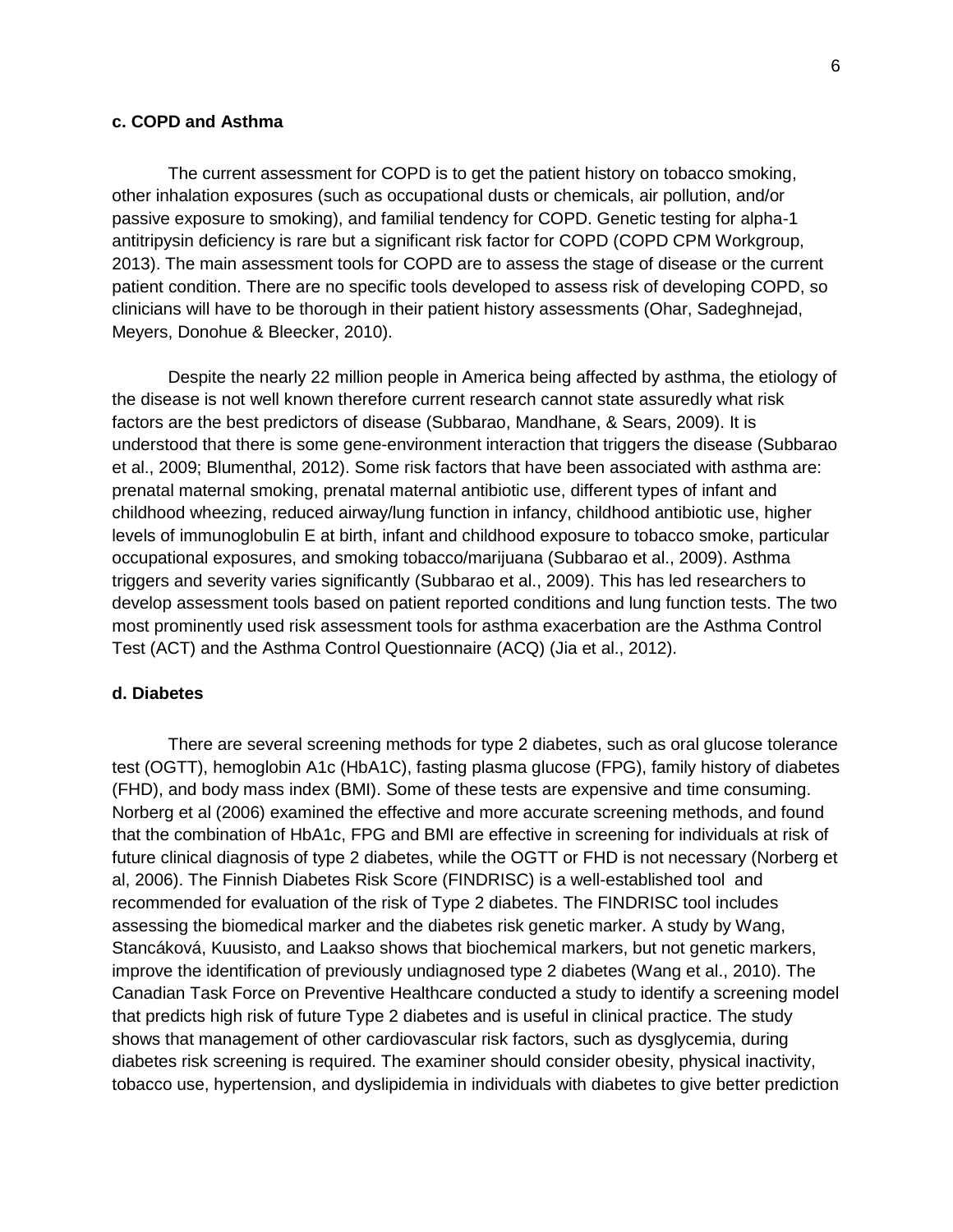about the likelihood of developing diabetes in the future (CMAJ, 2012). (See figure 11-14 in Appendix B.)

### **e. Obesity**

Obesity has its own set of risk factors, but is also a major risk factor of other diseases such as diabetes, heart disease, stroke, hypertension and cancer (America's Health, 2012). One projection model from the Robert Wood Johnson Foundation (Healthy Americans, 2012) suggests that if obesity rates continue on their track, the number of new cases of type 2 diabetes, coronary heart disease and stroke could increase 10 times between 2010 and 2020– and double again by 2030. Obesity could contribute to more than 6 million new cases of Type 2 diabetes, 5 million new cases of coronary heart disease and stroke, and more than 400,000 new cases of cancer in the next two decades. However, if the average BMI is reduced by five percent, the number of cases would decrease dramatically and would save up to \$81.7 billion (Healthy Americas, 2012).

Some risk factors for obesity include genetics, inactivity, unhealthy diet, family lifestyle, smoking, certain medications, socioeconomic status, and other medical problems (Hebebrand & Hinney, 2009). Several studies recommend using the body mass index (BMI) as a reliable tool in screening overweight and obesity (NHLBI, 1998). (See figure 15 in Appendix B.) (Please see Table 1 in Appendix C for comparison of risk assessment tools.)

#### **III. Findings**

#### **a. Preventative Healthcare Clinics**

A Google search turned up limited number of Preventative Care clinics in existence today (i.e., Born Preventative Health Care Clinic, Samsum Clinic). The fascinating fact about this search is California appeared to be well represented. For example, their Preventative Medical Center of Marin clinic provides some clues to the success of such clinics and the population needs. The center was founded by Dr. Elson M. Haas in 1984. His center blends traditional western and eastern therapies. It is evident his clinic is promoting wellness and attempting to prevent illness. Dr. Haas appears to be very successful, having authored several books and conducted speaking engagements throughout the country. The Marin Center provides services for managing chronic diseases/conditions such as asthma, hypertension, and diabetes (PMCM) in addition to wellness.

It is unclear whether the center uses behavior and risk assessment tools as part of their patient care practices. The idea of utilizing behavior modification and risk assessment tools may set our clinic apart from the competition in addition to achieving greater results with getting patients to remain compliant and vigilant.

#### **b. Prevention Theory**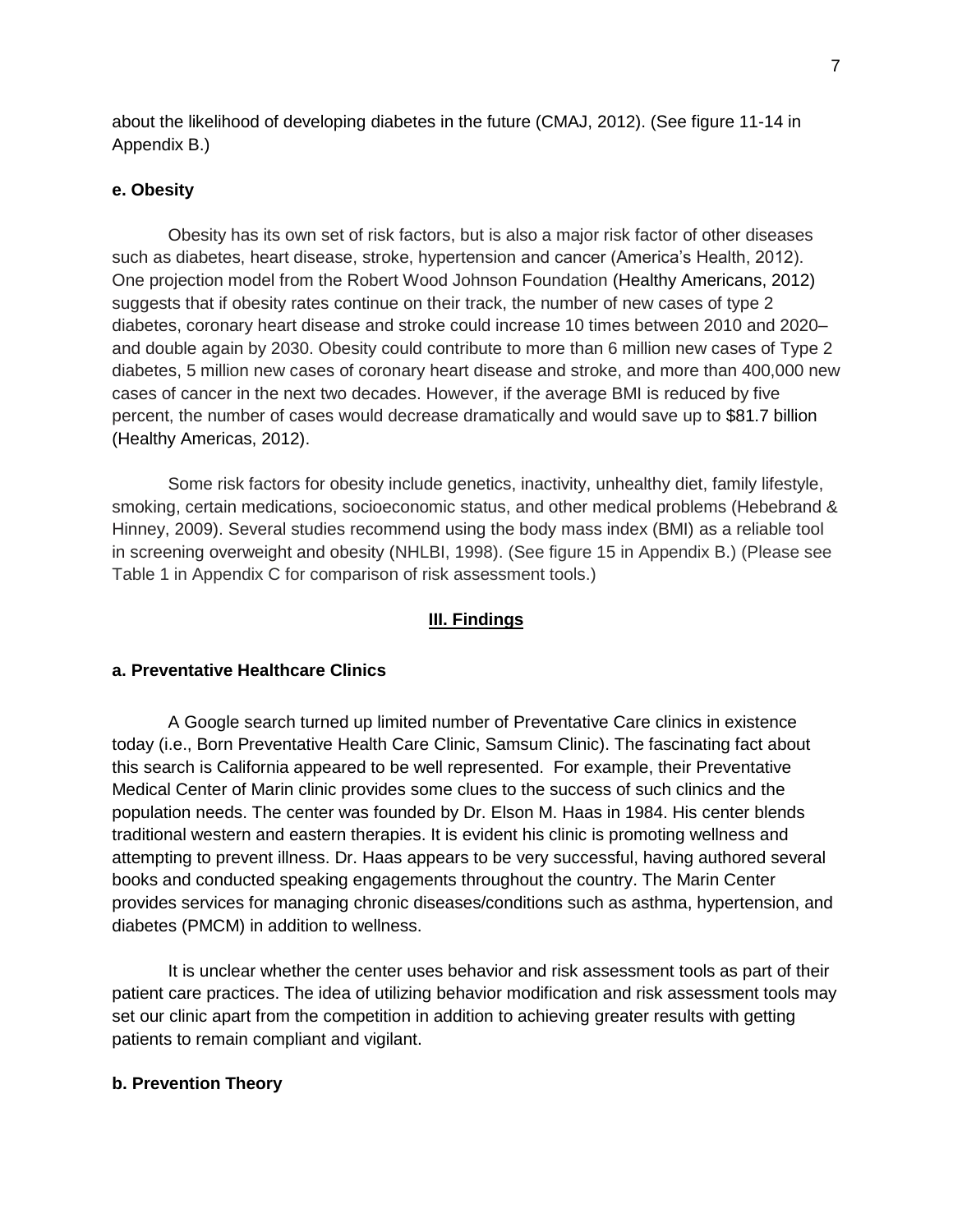According to Leavell and Clark (1965) the classifications of preventative strategies are:

- 1) Primary prevention are behaviors that maximize well-being and to avoid disease. The person does not have any diagnosable diseases is not in any high risk group. For example, A person exercises 3 times a week and meditates regularly to maintain health and manage stress.
- 2) Secondary prevention are behaviors that forestall the risk factor into developing into a serious disease. The person has a diagnosable risk factor, but not a definitive disease that will cause direct harm. For example, A person eats low cholesterol foods because currently has elevated cholesterol levels and takes statin medications. But this person would not immediately develop disease nor does the disease really affect their functioning.
- 3) Tertiary prevention is to prevent the progression of a disease. The person has a disease that affects theirs functioning and now are taking steps to slow progression, prevent complications, and death. For example, a person has developed cancer and now goes to all chemotherapy appointments on time, as scheduled, and follows all instructions to prevent infections.

### **c. Behavior Modification and Tools**

Our literature review showed that there are some commonly used behavior change theories used by researchers and practitioners in designing intervention programs for some cases such as obesity, hypertension, DM type 2 (Gillespie & Lenz, 2011). Behavior change theories help us understand individuals' behaviors and design the intervention program. (Hildebrand, 2010). The most applied model is the Transtheoretical Model and Stages of Change. There are only a limited number of change behavior assessment tools that have been developed from these theories, as it is difficult to create questions specific for disease types that consistently prove valid, sensitive and specific.

 However, a non-traditional tool to consider for heart and stroke patients is genetic susceptibility testing. Vassy, et al. (2013) discussed this tool for assessing patients' tendencies to change behaviors if they are identified as high risk for developing heart disease and/or diabetes. Their study particularly honed into the young adult population (between 25 and 30 years old). Although possibly promising, the study's results were mixed and therefore, did not provide solid evidence that young adults may be motivated to change if they are identified as high risk. Despite this issue, the tool can be used to assess a younger generation for disease development for our proposed health clinic (Vassy et al., 2013). The best times to start developing good habits is to start early. If individuals are taught at a young age about the importance of diet, physical activity, and not smoking, this can contribute to lowering the total numbers of patients affected by heart disease/stroke. (Please see Table 2 and Table 3 in Appendix C for list of behavior change theories and assessment tools.)

## **IV. Recommendations**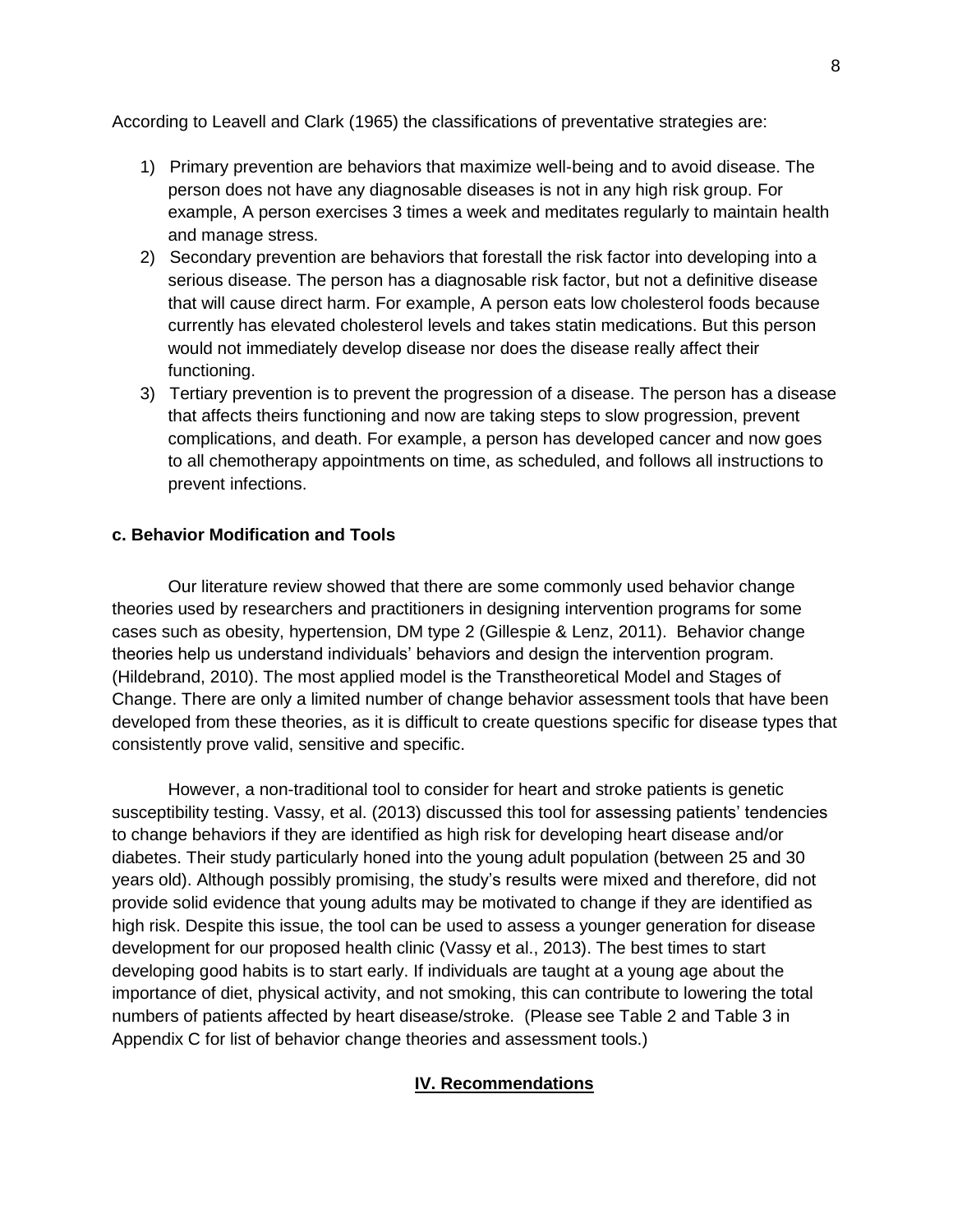#### **a. Overall Assessment**

Patient reported outcome (PRO) surveys have been used in research to obtain a quick but thorough understanding of the patient's health condition. We reviewed several health PRO surveys and the most thoroughly developed, technologically advanced, and easiest to use for patients would be QOLIX which is developed by the John Ware Group.

#### **b. Heart Disease, Stroke, Diabetes, and Obesity**

The recommended risk assessment for heart disease or stroke is the simple questionnaires provided by American Heart Association (AHA). DM and obesity also share similar risk factors and are themselves risk factors for heart disease and stroke therefore the questionnaire from the AHA is the recommended risk assessment tool. If the patient is between the ages of 25-30 year old, the genetic susceptibility testing tool may be reasonable considering these patients may be more willing to change if they discover he/she is ask risk for a deadly and/or debilitating disease. Primary prevention for these diseases involves diet and exercise (Reinberg, 2013). Secondary prevention are screening tools, and tertiary would be disease management guidelines provided by the AHA, and American Diabetes Association, which would also involve following a healthy diet, regular exercise, and medication regime (AACE, 2011). The recommended screening tools for DM are HbA1c blood tests. The recommended screening tools for both heart disease and stroke are to use the tools provided by the AHA's Get with the Guidelines for HF/Stroke and AHA's short heart disease risk calculator. AHA's website has a of wealth information on heart disease and stroke. The knowledge should be leverage when caring for our clinic patients. There is no need to reinvent the wheel because their effectiveness have been proven and repeatedly used throughout the medical community. (See Figure 16, 17 in Appendix B.)

#### **c. Mental Illnesses and Depression**

Overall the easiest to use, most studied, and cheapest depression screening tool is the Patient Health Questionnaire-2 (PHQ-2). It only has 2 items, free to use, easy to score, studied in primary care settings, and has proven to be sensitive, valid, and specific. The recommended screening tool for overall mental health is the M3 Checklist, it has also been studied in primary care settings and is free to use. There is not enough knowledge to create primary prevention strategies other than physical activity and healthy diet, for secondary prevention would be the use of these screening tools, and tertiary prevention also requires more research to determine how to prevent mental illness complications. (See Figure 18 in Appendix B.)

#### **d. COPD and Asthma**

Research in developing a scoring system to measure risk of developing COPD would be helpful to clinicians. Primary prevention would involve smoking cessation programs, as smoking is the primary risk factor for developing COPD. Screening those who smoke frequently with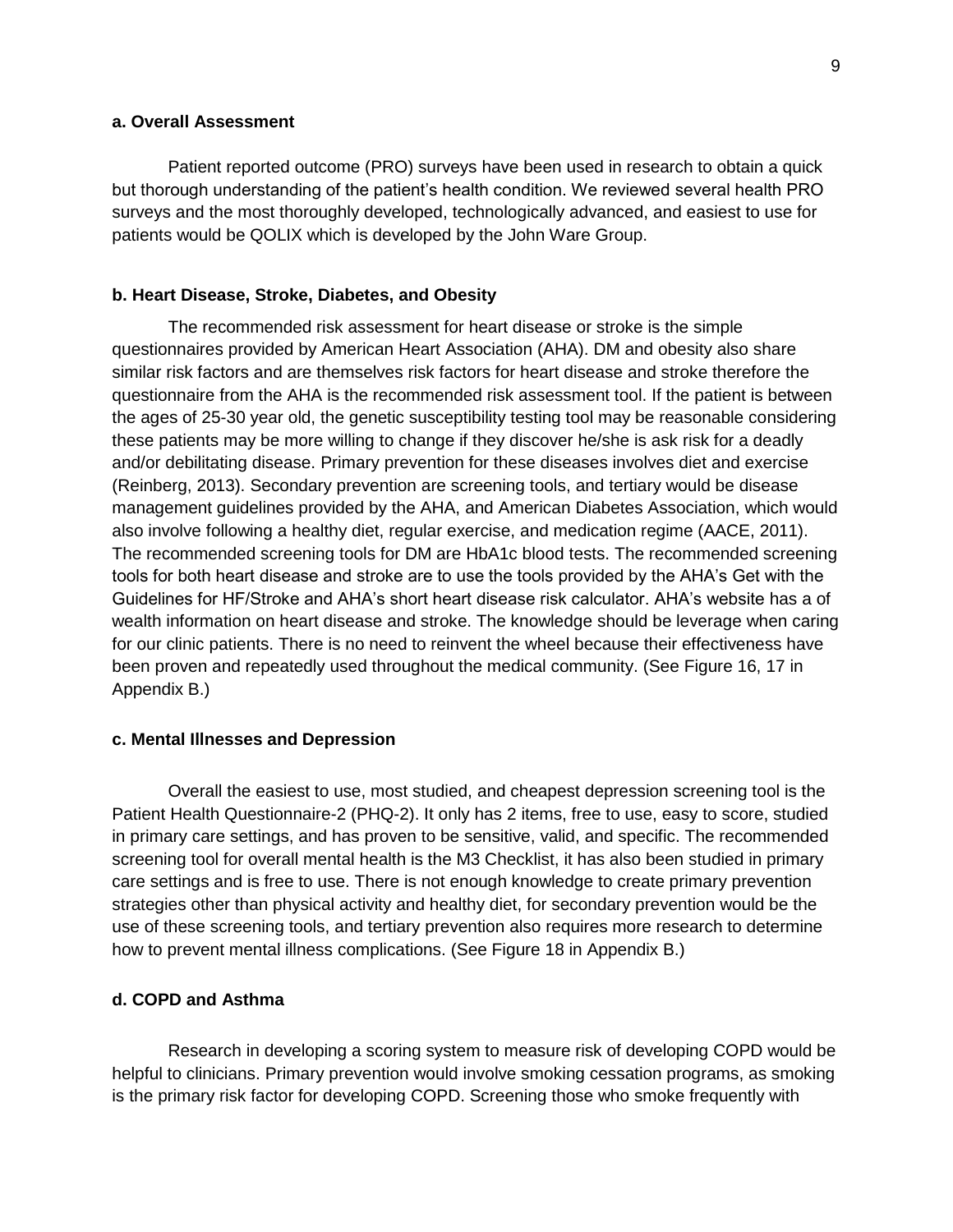stage testing could be used as a secondary prevention. Tertiary prevention would include close monitoring of symptoms with staging, and adherence to COPD disease management program. It is not suggested to screen patients for COPD that do not have a history of smoking or other risk factors as studies have shown a high false-positive result from spirometry testing in those over the age of 70 (US Preventive Services Task Force, 2008). Management of disease and exacerbations should follow GOLD recommendations as they are the most up to date, most supported by research, and represent the standard of care (GOLD, 2013). (See Figure 19 in Appendix B.)

Current understanding of asthma does not identify the cause of the disease, associations of prenatal, infant, and childhood exposures to controllable behaviors are important considerations for primary prevention. Tertiary prevention would include risk assessment for asthma attacks. The NHLBI do not make specific recommendations on which asthma exacerbation risk assessment to use. All the questionnaires are easy to administer and the meta-analysis review for the ACT and ACQ reveal similar validity (Jia et al., 2012). The major difference would be that the ACQ was developed specifically for clinical use and therefore would be our recommendation as the risk assessment for tertiary prevention strategies. Recent studies have shown promise in the value of exhaled nitric oxide as predictor of loss of control of asthma but further investigation of feasibility and costs to implement in a primary care clinic before would be needed before recommendations for its use could be made (Ozier, Girodet, Bara, Tunon de Lara, Marthan, & Berger, 2011). (See Figure 20 in Appendix B.)

## **V. Application to the Design of the Preventative Healthcare Clinic**

## **a. Recommended Behavior Modification Models and Tools**

University of Rhode Island Change Assessment Scale (URICA) was the only scale one that was not disease specific and considered the four stages of change as described by the transtheoretical model of change – precontemplation, contemplation, action, and maintenance. Many change behavior scales were tailored to substance use or addictions patients and not well studied for other health behavior changes. Therefore we recommend the URICA scale. Gillespie & Lenz (2011) suggest that the data from completed questionnaires should be used by the clinical staff to determine which behaviors to address first, help set patient-driven goals, determine what the patient is not interested in changing, and to help determine the participant's stage of readiness to consistently participate in a behavior. (See Figure 21 in Appendix B.)

 Although in our literature review we were unable to find any tools that assess social environment as predictors of change, many chronic illnesses are affected by socioeconomic factors. It would be prudent for clinicians to understand the socioeconomic barriers that prevent behavior change.

## **b. Proposed Clinic High Level Definition Model**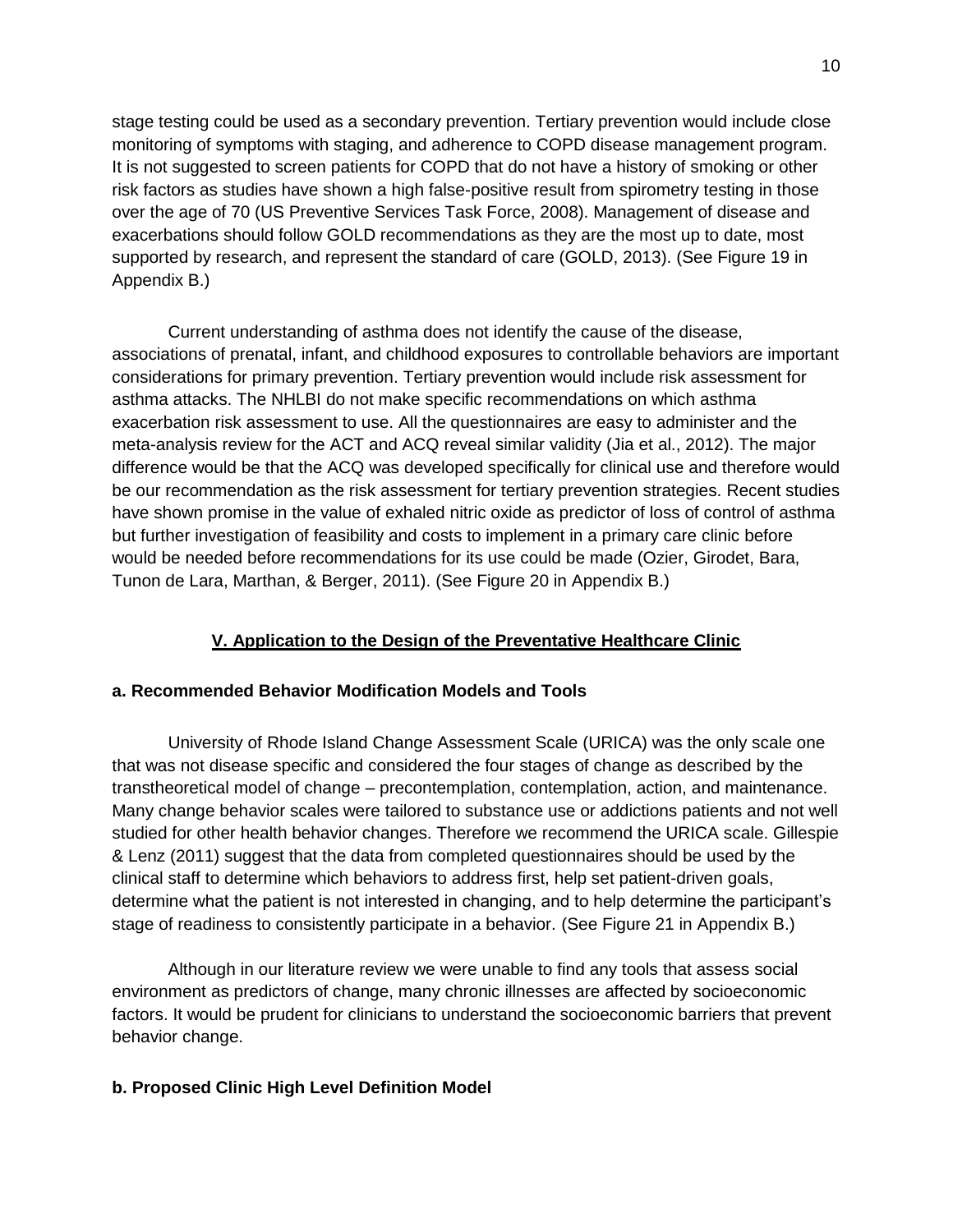| Level                   | <b>Sections</b>                                                   | <b>Purpose or Function</b>                                                                                                                                                                                                                                                                                                                                                                                                                                                                                                                                                                                                                                                                                                                                            |
|-------------------------|-------------------------------------------------------------------|-----------------------------------------------------------------------------------------------------------------------------------------------------------------------------------------------------------------------------------------------------------------------------------------------------------------------------------------------------------------------------------------------------------------------------------------------------------------------------------------------------------------------------------------------------------------------------------------------------------------------------------------------------------------------------------------------------------------------------------------------------------------------|
| 1                       | Greeter &<br>Triage (at clinic<br>entrance)                       | Greet each patient, listen to his or her need, capture chief<br>concern/complaint, and explain next step(s). For new patients,<br>guide him/her to registration computer terminals. Established<br>patients will be registered upon greeting the client. This is staffed<br>by one unit secretary that can also flex to the family room if<br>needed. (Estimated time less than 2 minutes.)                                                                                                                                                                                                                                                                                                                                                                           |
| $\mathbf{2}$            | <b>Family Room</b><br>(center of the<br>clinic)                   | This area is the patient registration, waiting area, and education<br>area. New patients will complete full registration including contact,<br>past and current medical information, reason for visit, and<br>insurance at the computer terminals. The family room will have 6-<br>8 computers around a center table for registration and learning<br>material. Established patients can quickly update their information<br>if needed. This is staffed by one unit secretary that can also flex to<br>the Greeter/Triage area if needed. (Estimated 5-10 minutes for<br>established patients, 10-15 minutes for new patients.)                                                                                                                                       |
| 3                       | Level 1<br>Assessment<br>(desk with<br>privacy<br>partitions) x 2 | For new clients only. A Licensed Practical Nurse (LPN) will give<br>an overview of the clinic, the scope of practice, services, and<br>costs. The patients will take the QOLIX online assessment and<br>URICA. The LPN will review the results with the patients and<br>evaluate the patient's needs in relation to the results. The LPN will<br>escort patient with all the results to a private exam room for the<br>level 2 assessment. This is staffed by 2 LPNs. (Estimated 15<br>minutes.)                                                                                                                                                                                                                                                                      |
| $\overline{\mathbf{4}}$ | Level <sub>2</sub><br>Assessment<br>(private exam<br>rooms) $x$ 3 | For new clients only. The RN will complete (1) detailed disease<br>specific assessments for staging and screening. Depending on the<br>results from the QOLIX of what diseases clients are at risk for will<br>determine the number of assessments that needs to be completed<br>by the RN. The RN will also complete (2) basic physical exam<br>such as vital signs, blood glucose (at risk diabetes), height,<br>weight, calculate BMI, waist circumference, and other necessary<br>measurements. RN will also (3) calculate care plan resources<br>dependent upon client's URICA score and risk score mapped onto<br>the resource allocation matrix. If risk score not available, then use<br>QOLIX score. This is staffed by 3 RNs. (Estimated 20-30<br>minutes.) |
| 5                       | Care Planning<br>Team                                             | For new clients, dependent upon the resource allocation matrix,<br>the appropriate individualized care plan will be created and then                                                                                                                                                                                                                                                                                                                                                                                                                                                                                                                                                                                                                                  |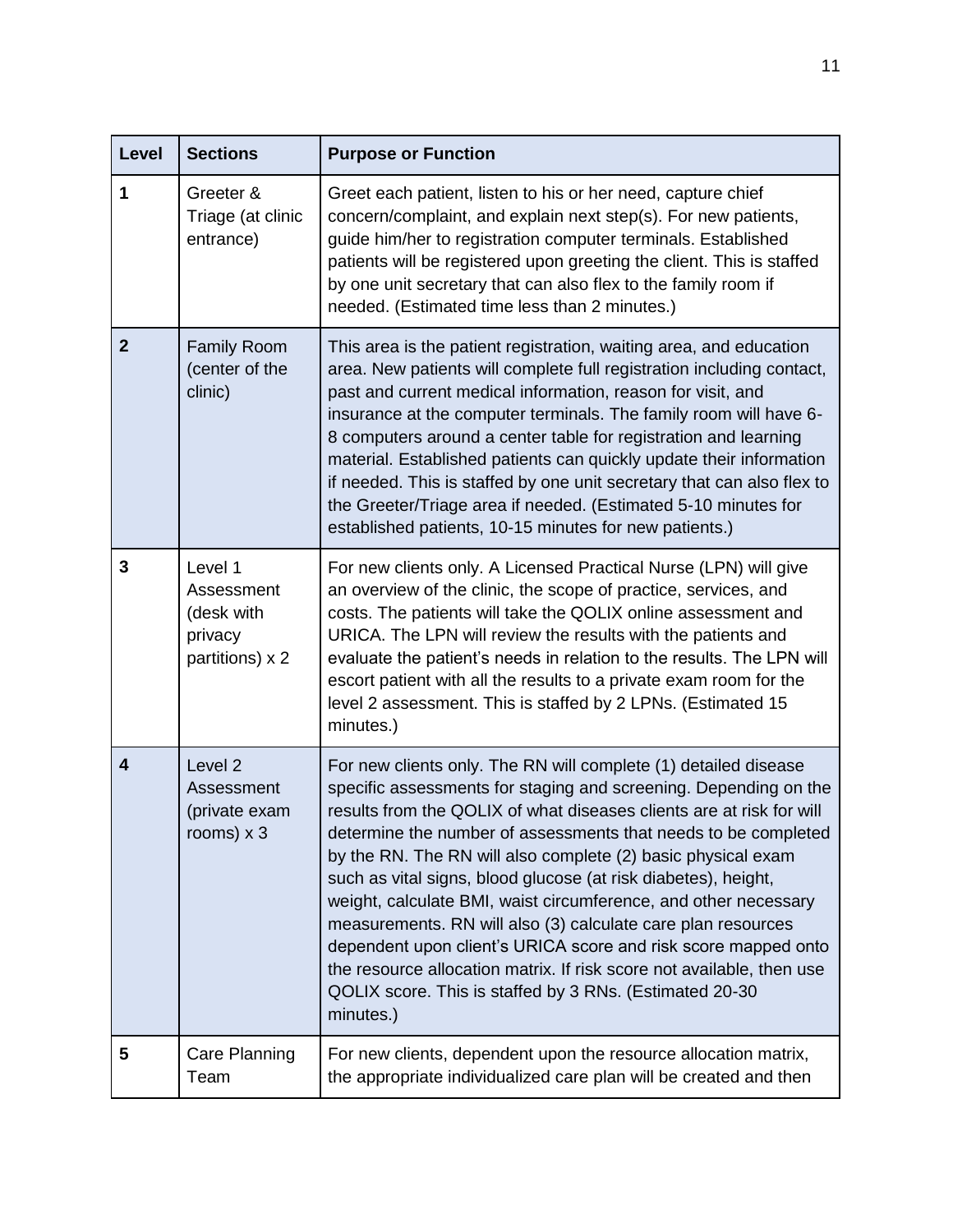| (same private<br>exam rooms as<br>Level 2<br>Assessments) x<br>3 | reviewed with the client by the care team. Dependent upon the<br>results the care team may consist of a Nurse Practitioner(NP)<br>and/or a Physiotherapist (PT) and/or a Registered Dietician (RD)<br>and/or Social Worker (SW) and/or other alternative therapy<br>practitioners. They may also refer patients to specialists for further<br>disease management. The physician will work collaboratively with<br>the three teams. With established patients, their role will be more<br>supervisory as the care planning team will mainly be responsible<br>for the client's care management. The care team will also<br>schedule the next appointment if needed. (Estimated 20-30)<br>minutes). This is staffed by 3 teams.<br>For established patients, the care team member(s) will review<br>client progress and current reported condition/concerns. Not every<br>appointment will require the entire care team. The care plan will<br>be adjusted as needed. (Estimated 10-20 minutes.) |
|------------------------------------------------------------------|------------------------------------------------------------------------------------------------------------------------------------------------------------------------------------------------------------------------------------------------------------------------------------------------------------------------------------------------------------------------------------------------------------------------------------------------------------------------------------------------------------------------------------------------------------------------------------------------------------------------------------------------------------------------------------------------------------------------------------------------------------------------------------------------------------------------------------------------------------------------------------------------------------------------------------------------------------------------------------------------|
|                                                                  | The cycle time for new clients is estimated between 60-90<br>minutes. The cycle time for return clients is estimated between 20-<br>30 minutes.                                                                                                                                                                                                                                                                                                                                                                                                                                                                                                                                                                                                                                                                                                                                                                                                                                                |

Prevention requires holistic and integrated treatment for patients thus it is important to have easy access to the other necessary services for prevention. These include a fitness studio for activity promotion, pharmacy and related medical devices, foods that promote healthy eating, and areas for relaxation and mental wellness. Ideally these services would be operated in conjunction with the clinic to provide a "one-stop shop" center for clients. The diagram below would be ideal to provide easy access to related healthy behaviors other than medical assessments. (Please see Appendix D for clinic map and high level process map.)



Clinic map in relation to other services

## **Resource Allocation Matrix**

As stated in earlier, the goal of this paper is to devise a clinical decision support tool to aid clinicians in placing patients in cohorts to maximize effectiveness by determining how to allocate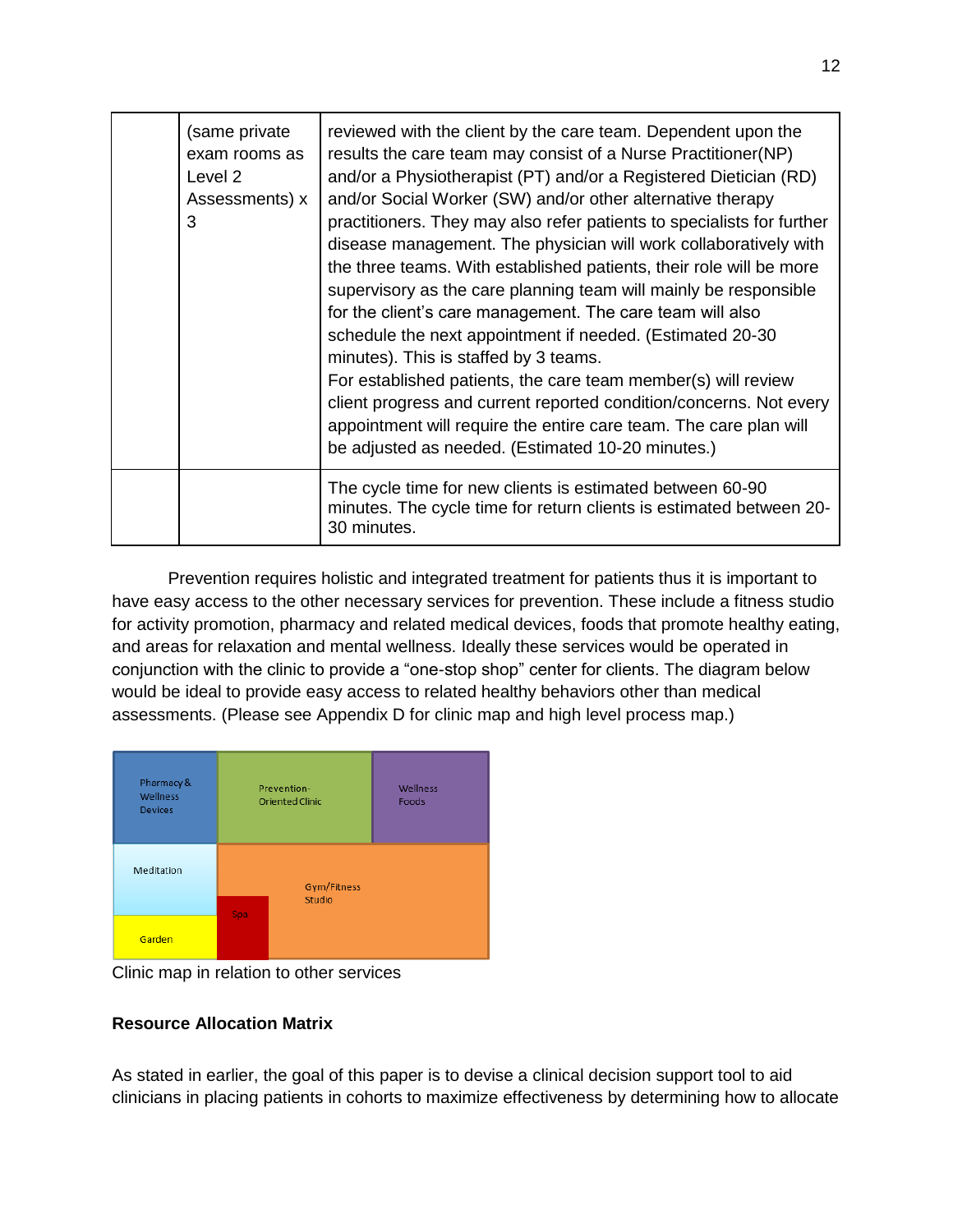limited resources. The resource allocation matrix below combines the URICA change behavior assessment and the QOLIX or specific disease risk score to determine who are the most at risk and who are most amenable to change. This cohort would require the focus of resources to prevent disease development and high healthcare costs for the future.



Resource allocation matrix

## **c. Rationale**

In the attempt to apply our knowledge from the literature review and class material into a prevention-oriented clinic, we needed to design a process and space that limited waste whilst still accomplishing the layers of assessments. The initial assessment of a new patient is a lengthy process, but we did try to limit the use of resources by assigning tasks to the least skilled person possible, leaving only the complex disease management to the case team. In our design the physician oversees many case teams so as not to rely too heavily on physicians, as there is a large primary care physician shortage. For return patients, the process is fairly straightforward with easy greet and registration process, then onto see the care team, with possible wait time at the family room with the educational material.

## **VI. Conclusion**

In conclusion, with the enactment of ACA, the landscape for preventative medicine is transforming. This is an ideal time to explore new approaches to care delivery and bring preventative care to the forefront. Current data shows that the majority of spending is directed to disease management, while there is less than 1 % going to preventive care. Chronic diseases consume a large portion of the healthcare budget, but this can be avoided by early detection and providing good preventive care for individuals at risk. The need to allocate resources wisely and ethically requires the assessment of two aspects when interviewing a new client, risk and compliance. Individuals who are at risk and show high level of changeability should receive the most resources. If a client has low level of readiness, education would be provided and the client would be reassessed. The overall aim is to improve the health of our community; we believe our clinic will set a new paradigm for preventative and wellness care clinics.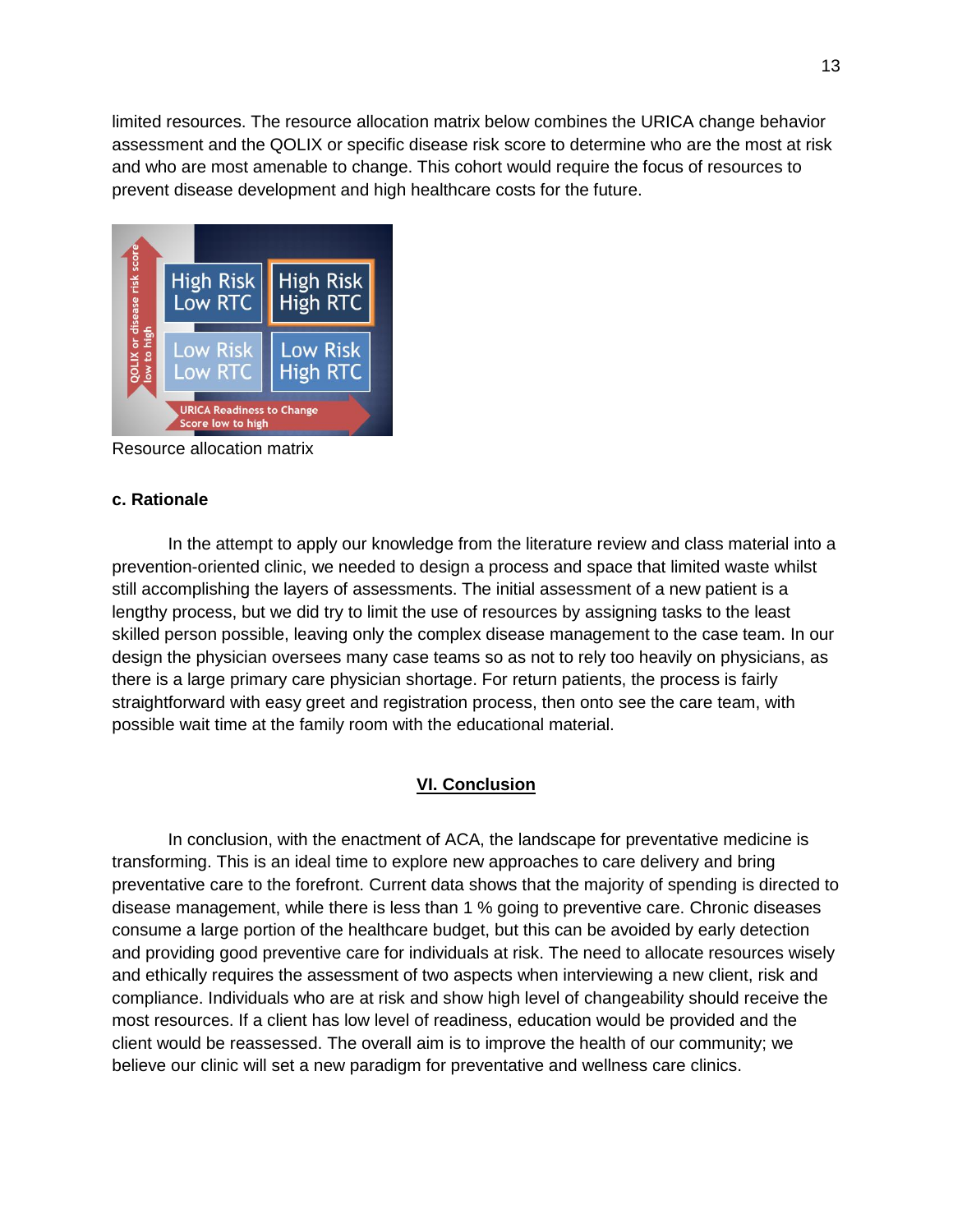#### References

- Agency for Healthcare Research and Quality. *Total Expenses and Percent Distribution for Selected Conditions by Type of Service: United States, 2010.* [Medical Expenditure Panel Survey Household Component Data. Generated interactively.] (April 02, 2013). Retrieved fro[m](http://meps.ahrq.gov/data_stats/tables_compendia_hh_interactive.jsp?_SERVICE=MEPSSocket0&_PROGRAM=MEPSPGM.TC.SAS&File=HCFY2010&Table=HCFY2010_CNDXP_C&_Debug) [http://meps.ahrq.gov/data\\_stats/tables\\_compendia\\_hh\\_interactive.jsp?\\_SERVICE=MEPSSocke](http://meps.ahrq.gov/data_stats/tables_compendia_hh_interactive.jsp?_SERVICE=MEPSSocket0&_PROGRAM=MEPSPGM.TC.SAS&File=HCFY2010&Table=HCFY2010_CNDXP_C&_Debug) [t0&\\_PROGRAM=MEPSPGM.TC.SAS&File=HCFY2010&Table=HCFY2010\\_CNDXP\\_C&\\_Debu](http://meps.ahrq.gov/data_stats/tables_compendia_hh_interactive.jsp?_SERVICE=MEPSSocket0&_PROGRAM=MEPSPGM.TC.SAS&File=HCFY2010&Table=HCFY2010_CNDXP_C&_Debug)  $q=$
- American Association of Clinical Endocrinologists. Medical guidelines for clinical practice for developing a diabetes mellitus comprehensive review. (2011), *Endocrinologist Practice, 17*, (2), 1-53.
- American Association of Diabetes. Diabetes risk test. Retrieved from <http://www.diabetes.org/diabetes-basics/prevention/diabetes-risk-test/risk-test-flyer-2012.pdf>
- American Heart Association. The life's simple™7 action plan. Retrieved from <http://mylifecheck.heart.org/PledgePage.aspx?NavID=5&CultureCode=en-US>
- American Lung Association. *Asthma in adults fact sheet.* (October 2012). Retrieved fro[m](http://www.lung.org/lung-disease/asthma/resources/facts-and-figures/asthma-in-adults.html#1) <http://www.lung.org/lung-disease/asthma/resources/facts-and-figures/asthma-in-adults.html#1>
- American Lung Association. *Chronic obstructive pulmonary disease (COPD) fact sheet.* (February 2011). Retrieved from [http://www.lung.org/lung-disease/copd/resources/facts-figures/COPD-](http://www.lung.org/lung-disease/copd/resources/facts-figures/COPD-Fact-Sheet.html)[Fact-Sheet.html](http://www.lung.org/lung-disease/copd/resources/facts-figures/COPD-Fact-Sheet.html)
- [Baranowski, T.](http://www.ncbi.nlm.nih.gov/pubmed?term=Baranowski%20T%5BAuthor%5D&cauthor=true&cauthor_uid=14569036), [Cullen, K.W.](http://www.ncbi.nlm.nih.gov/pubmed?term=Cullen%20KW%5BAuthor%5D&cauthor=true&cauthor_uid=14569036), [Nicklas, T.](http://www.ncbi.nlm.nih.gov/pubmed?term=Nicklas%20T%5BAuthor%5D&cauthor=true&cauthor_uid=14569036), [Thompson, D.](http://www.ncbi.nlm.nih.gov/pubmed?term=Thompson%20D%5BAuthor%5D&cauthor=true&cauthor_uid=14569036), [Baranowski, J.](http://www.ncbi.nlm.nih.gov/pubmed?term=Baranowski%20J%5BAuthor%5D&cauthor=true&cauthor_uid=14569036) (2003). Are current health behavioral change models helpful in guiding prevention of weight gain efforts? Obesity Research, 11, 23s-43s.
- Beck, A. T., Ward, C., & Mendelson, M. (1961). Beck depression inventory (BDI). *Arch Gen Psychiatry*, *4*(6), 561-571.
- Bjelland, I., Dahl, A. A., Haug, T. T., & Neckelmann, D. (2002). The validity of the Hospital Anxiety and Depression Scale-An updated literature review.*Journal of psychosomatic research*, *52*(2), 69-78.
- Blumenthal, M. N. (2012). Genetic, epigenetic, and environmental factors in asthma and allergy. *Annals of Allergy, Asthma & Immunology*, *108*(2), 69-73.
- Canadian Task Force on Preventive Health Care. (2012). Recommendations on screening for type 2 diabetes in adults. Canadian Medical Association, 184 (15), 1687- 96. Retrieved April 1<sup>st</sup>, 2013 from<http://www.cmaj.ca/content/184/15/1687.full.pdf>
- Celli, B. R., Cote, C. G., Marin, J. M., Casanova, C., Montes de Oca, M., Mendez, R. A., ... & Cabral, H. J. (2004). The body-mass index, airflow obstruction, dyspnea, and exercise capacity index in chronic obstructive pulmonary disease. *New England Journal of Medicine*, *350*(10), 1005-1012.
- Center for Disease Control and Prevention. (2011). National diabetic fact sheet. Retrieved from [http://www.cdc.gov/diabetes/pubs/pdf/ndfs\\_2011.pdf](http://www.cdc.gov/diabetes/pubs/pdf/ndfs_2011.pdf)
- Center for Medicare. *National Health Expenditure Projections 2010-2020.* (July 2011). Retrieved from [https://www.cms.gov/Research-Statistics-Data-and-Systems/Statistics-Trends-and-](https://www.cms.gov/Research-Statistics-Data-and-Systems/Statistics-Trends-and-Reports/NationalHealthExpendData/downloads/proj2010.pdf)[Reports/NationalHealthExpendData/downloads/proj2010.pdf](https://www.cms.gov/Research-Statistics-Data-and-Systems/Statistics-Trends-and-Reports/NationalHealthExpendData/downloads/proj2010.pdf)
- Centers for Disease Control and Prevention (CDC). (Updated March 2013). *Stroke facts*. Retrieved from http://www.cdc.gov/stroke/facts.htm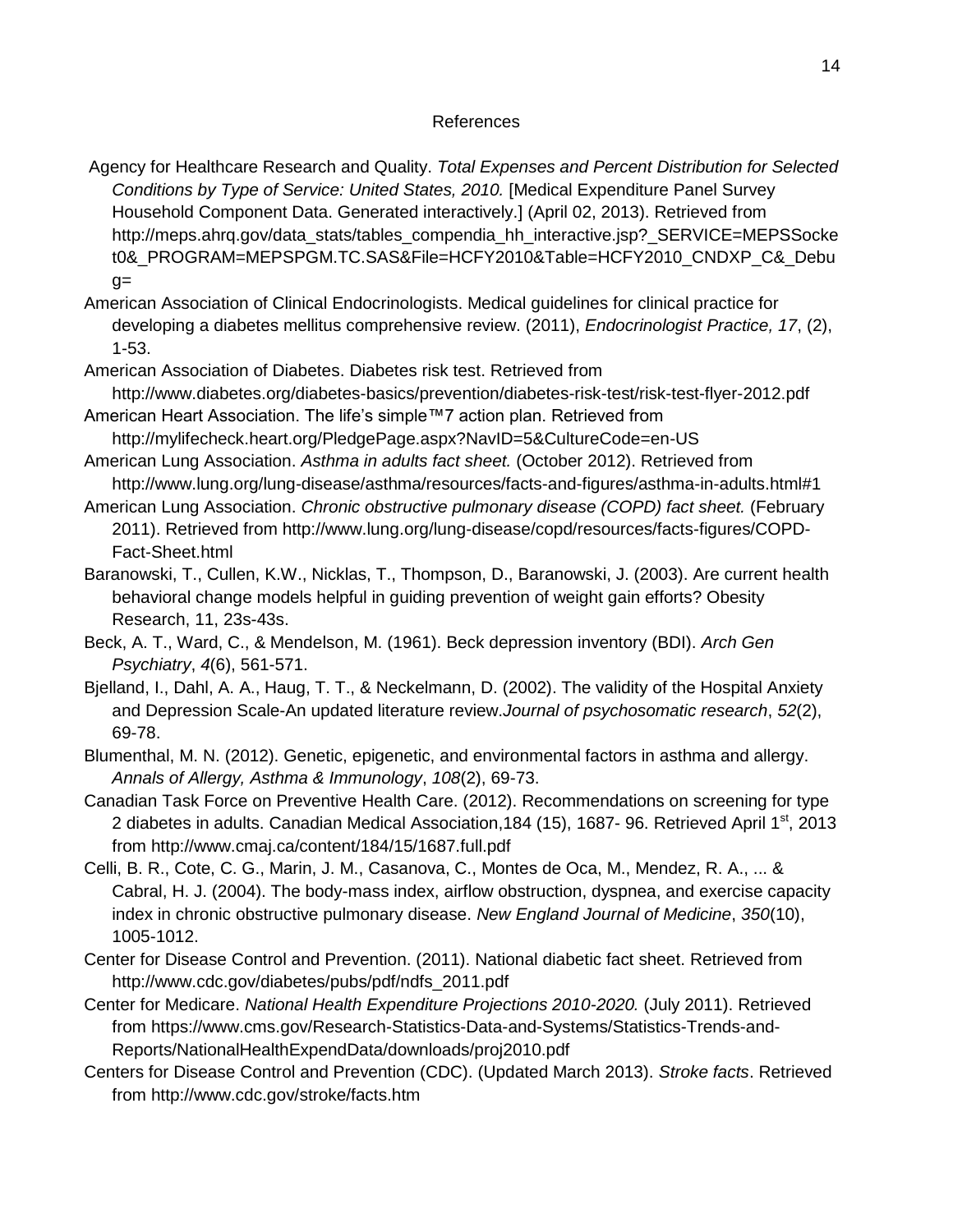Centers for Disease Control and Prevention. (April 2011). *Rising health care costs are unsustainable.* Retrieved for[m](http://www.cdc.gov/workplacehealthpromotion/businesscase/reasons/rising.html)

<http://www.cdc.gov/workplacehealthpromotion/businesscase/reasons/rising.html>

- Centers for Disease Control and Prevention. (Updated March 2013). *Heart disease facts*. Retrieved from http://www.cdc.gov/heartdisease/facts.htm
- Centers for Disease Control and Prevention. *Depression.* (Updated May 2011). Retrieved fro[m](http://www.cdc.gov/workplacehealthpromotion/implementation/topics/depression.html) <http://www.cdc.gov/workplacehealthpromotion/implementation/topics/depression.html>
- Cross-Disorder Group of the Psyhiatric Genomics Consortium. (2013). Identification of risk loci with shared effects on five major psychiatric disorders: a genome-wide analysis. *The Lancet, early online publication, 28 February 2013.*
- Cuijpers, P., Smits, N., Donker, T., Have, M. T., & Graaf, R. D. (2010). Screening for mood and anxiety disorders with the five-item, the three-item, and the two-item Mental Health Inventory.
- Department of Health and Human Services (DHHS). (2013). *Clinicians and the affordable care act*. Retrieved from http://www.healthcare.gov/law/information-for-you/clinicians.html
- Department of Health and Human Services (DHHS). (2013). *Preventive care*. Retrieved from http://www.healthcare.gov/law/features/rights/preventive-care/index.html
- Devol, R. & Bedroussian, A. Milken Institute. (2007). *An unhealthy America: the economic burden of chronic disease – charting a new course to save lives and increase productivity and economic growth.* Retrieved fro[m](http://www.milkeninstitute.org/healthreform/pdf/AnUnhealthyAmericaExecSumm.pdf)

<http://www.milkeninstitute.org/healthreform/pdf/AnUnhealthyAmericaExecSumm.pdf>

- Ebell, M. H. (2008). Screening instruments for depression. *Am Fam Physician*,*78*(2), 244-246.
- Field, C. A., Adinoff, B., Harris, T. R., Ball, S. A., & Carroll, K. M. (2009). Construct, concurrent and predictive validity of the URICA: Data from two multi-site clinical trials. *Drug and alcohol dependence*, *101*(1-2), 115.
- Finkelstein EA, Trogdon JG, Cohen JW, Dietz W. (2009). Annual medical spending attributable to obesity: payer-and service-specific estimates. *Health Affairs, 28*(5), w822-31.
- Frey, U., & Suki, B. (2008). Complexity of chronic asthma and chronic obstructive pulmonary disease: implications for risk assessment, and disease progression and control. *The Lancet*, *372*(9643), 1088-1099.
- Gandolfi, R., Abplanalp, S., Wander C., Harris, D., Blagev, D., Dean, N. (February 2013). *Management of Chronic Obstructive Pulmonary Disease 2013 Update.* Retrieved fro[m](https://intermountainhealthcare.org/ext/Dcmnt?ncid=520442593) <https://intermountainhealthcare.org/ext/Dcmnt?ncid=520442593>
- Gaynes, B. N., DeVeaugh-Geiss, J., Weir, S., Gu, H., MacPherson, C., Schulberg, H. C., ... & Rubinow, D. R. (2010). Feasibility and diagnostic validity of the M-3 checklist: a brief, self-rated screen for depressive, bipolar, anxiety, and post-traumatic stress disorders in primary care. *The Annals of Family Medicine*, *8*(2), 160-169.
- Gilbody, S., Sheldon, T., & House, A. (2008). Screening and case-finding instruments for depression: a meta-analysis. *Canadian Medical Association Journal*, *178*(8), 997-1003.
- Gillespie, N. D., & Lenz, T. L. (2011). Implementation of a Tool to Modify Behavior in a Chronic Disease Management Program. *Advances in preventive medicine*, *2011*.

GlaxoSmithKline. (2009). *COPD assessment test.* Retrieved from <http://www.catestonline.org/>

Global Initiative for Chronic Obstructive Lung Disease (GOLD) 2013. *Global Strategy for the Diagnosis, Management and Prevention of COPD*. Retrieved fro[m](http://www.goldcopd.org/uploads/users/files/GOLD_Report_2013_Feb20.pdf)

[http://www.goldcopd.org/uploads/users/files/GOLD\\_Report\\_2013\\_Feb20.pdf](http://www.goldcopd.org/uploads/users/files/GOLD_Report_2013_Feb20.pdf)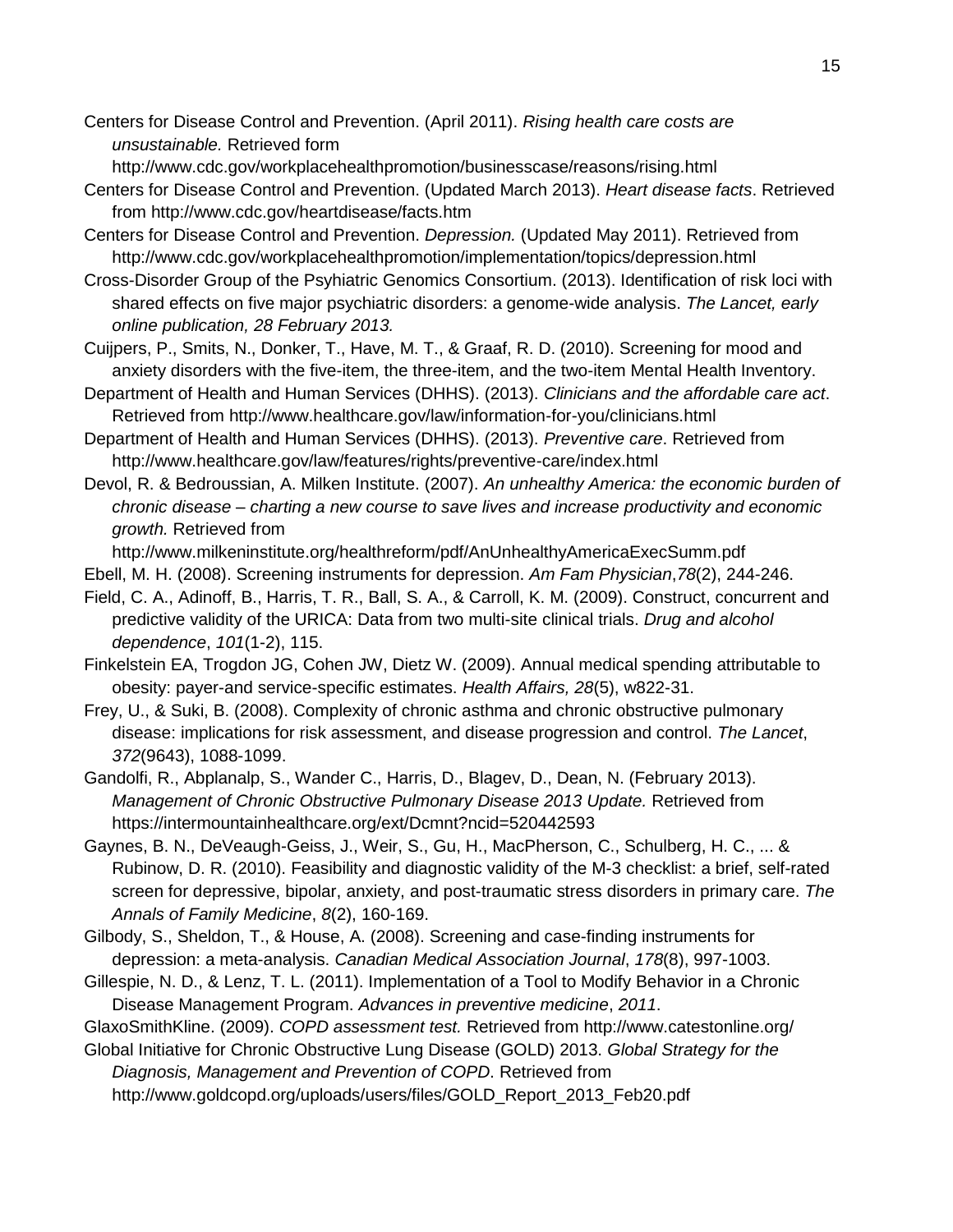- Hamilton, M. (1960). A rating scale for depression. *Journal of neurology, neurosurgery, and psychiatry*, *23*(1), 56.
- Healthy Americans. A Healthier America: 10 Top Priorities for Prevention. (2008). Retrieved from http://healthyamericans.org/assets/files/10ThingsBook.pdf
- Healthy Americans. F as in fat: How obesity threatens America's future 2012. September 2012. Retrieved from<http://www.healthyamericans.org/report/100/>
- Healthy Americans. Issue brief: Analysis of obesity rates by state. August 2012. Retrieved from <http://www.healthyamericans.org/report/98/obseityratesbystate>
- Hebebrand, J., & Hinney, A. (2009). Environmental and genetic risk factors in obesity. *Child and adolescent psychiatric clinics of North America*, *18*(1), 83-94.
- Heun, R., Bonsignore, M., Barkow, K., & Jessen, F. (2001). Validity of the five-item WHO Well-Being Index (WHO-5) in an elderly population. *European archives of psychiatry and clinical neuroscience*, *251*(2), 27-31.
- Jefford, M., Mileshkin, L., Richards, K., Thomson, J., Matthews, J. P., Zalcberg, J., ... & Clarke, D. M. (2004). Rapid screening for depression–validation of the Brief Case-Find for Depression (BCD) in medical oncology and palliative care patients. *British journal of cancer*, *91*(5), 900-906.
- Jia, C. E., Zhang, H. P., Lv, Y., Liang, R., Jiang, Y. Q., Powell, H., ... & Wang, G. (2012). The Asthma Control Test and Asthma Control Questionnaire for assessing asthma control: systematic review and meta-analysis. *Journal of Allergy and Clinical Immunology*.
- Jones, P. W., Harding, G., Berry, P., Wiklund, I., Chen, W. H., & Leidy, N. K. (2009). Development and first validation of the COPD Assessment Test.*European Respiratory Journal*, *34*(3), 648- 654.
- Klein, D. N., Glenn, C. R., Kosty, D. B., Seeley, J. R., Rohde, P., & Lewinsohn, P. M. (2012). Predictors of first lifetime onset of major depressive disorder in young adulthood.
- Kon, S. S., Patel, M. S., Canavan, J. L., Clark, A. L., Jones, S. E., Nolan, C. M., ... & Man, W. D. (2012). Reliability and validity of the four metre gait speed in COPD. *European Respiratory Journal*.
- Kroenke, K., Spitzer, R.L., & Williams, J.B. (2001). The PHQ-9 validity of a brief depression severity measure. *Journal of General Internal Medicine, 16*(9), 606-613.
- Kroenke, K., Spitzer, R.L., Williams, J.B. (2003). The Patient Health Questionnaire-2: validity of a two-item depression screener.*Medical Care, 41*:1284–92.
- Leavell, H. R., & Clark, E. G. (1958). Preventive Medicine for the Doctor in his Community. An Epidemiologic Approach. *Preventive Medicine for the Doctor in his Community. An Epidemiologic Approach.*
- Mannarino, M.,Tonelli, M., Allan, G. M. (2013). Tools for Practice: Screening and diagnosis of type 2 diabetes with HbA1c. *Canadian Family Physician,59* (1), 42.
- Martinez, F. J., Raczek, A. E., Seifer, F. D., Conoscenti, C. S., Curtice, T. G. & D'Eletto, T., et al. (2008). Development and Initial Validation of a Self-Scored COPD Population Screener Questionnaire (COPD-PS). *COPD: Journal of Chronic Obstructive Pulmonary Disease, 5*(2), 85- 95.
- Meltzer, E. O., Busse, W. W., Wenzel, S. E., Belozeroff, V., Weng, H. H., Feng, J., ... & Lin, S. L. (2011). Use of the Asthma Control Questionnaire to predict future risk of asthma exacerbation. *Journal of Allergy and Clinical Immunology*, *127*(1), 167-172.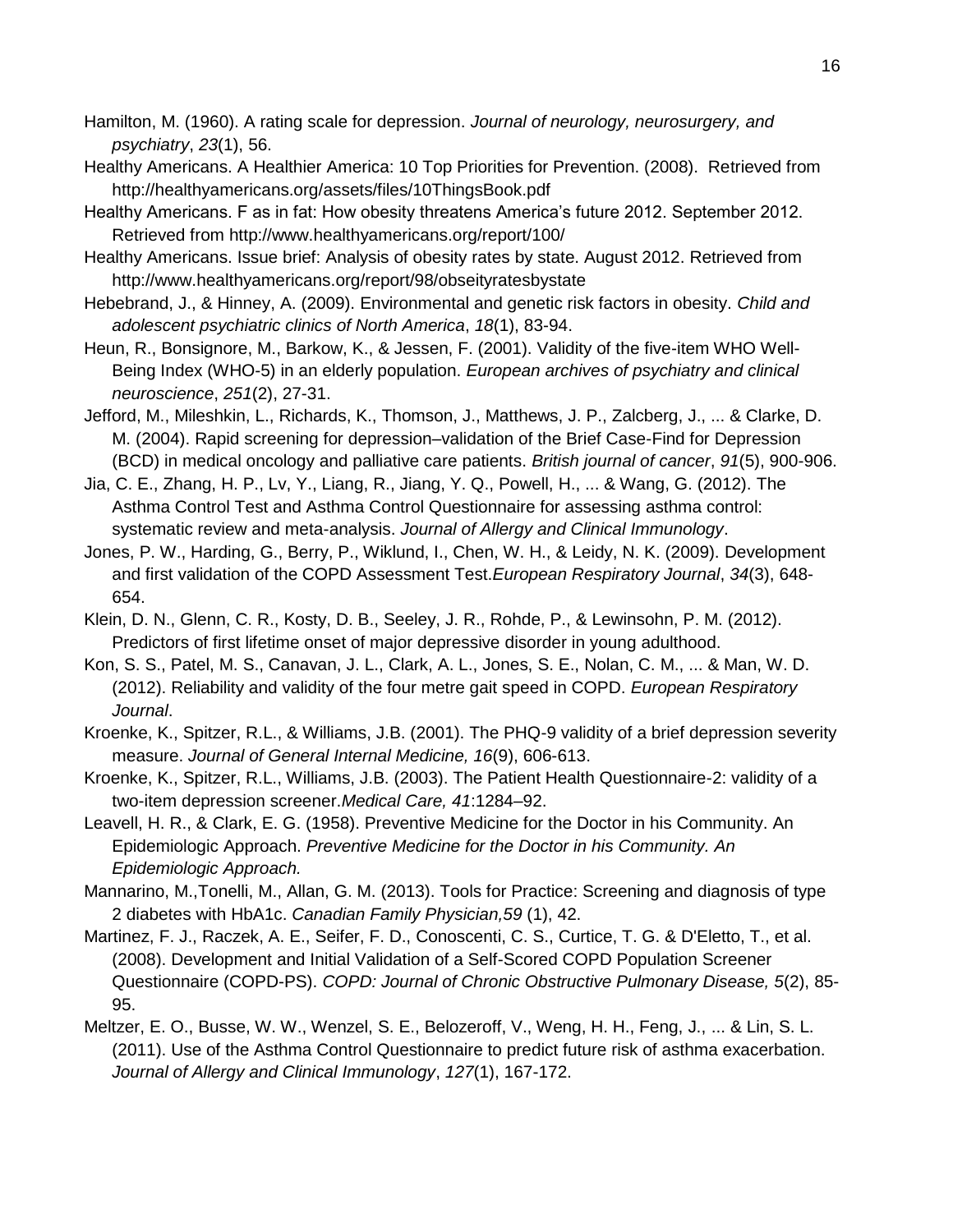Miller, W. R., & Tonigan, J. S. (1996). Assessing drinkers' motivation for change: the Stages of Change Readiness and Treatment Eagerness Scale (SOCRATES). *Psychology of Addictive Behaviors*, *10*(2), 81.

Nathan, R. A., Sorkness, C. A., Kosinski, M., Schatz, M., Li, J. T., Marcus, P., … & Pendergraft, T. B. (2004). Development of the asthma control test: a survey for assessing asthma control. *Journal of Allergy and Clinical Immunology*, *113*(1), 59-65.

National Heart Lung and Blood Institute. *Expert panel report 3 (EPR3): guidelines for the diagnosis and management of asthma.* (August 2007). Retrieved fro[m](http://www.nhlbi.nih.gov/guidelines/asthma/asthgdln.htm) <http://www.nhlbi.nih.gov/guidelines/asthma/asthgdln.htm>

National Heart, Lung, and Blood Institute. Classification of overweight and obesity by BMI, waist circumference, and associated disease risks. Retrieved from

[http://www.nhlbi.nih.gov/health/public/heart/obesity/lose\\_wt/bmi\\_dis.htm](http://www.nhlbi.nih.gov/health/public/heart/obesity/lose_wt/bmi_dis.htm)

National Institute of Health. National Heart, Lung, and Blood Institute. Clinical guidelines on the identification, evaluation, and treatment of overweight and obesity in adults. September 1998. NIH Publication, 98, (4083), 1- 262. Retrieved from

[http://www.nhlbi.nih.gov/guidelines/obesity/ob\\_gdlns.pdf](http://www.nhlbi.nih.gov/guidelines/obesity/ob_gdlns.pdf)

- [Norberg M.](http://proxy.library.upenn.edu:2082/pubmed?term=Norberg%20M%5BAuthor%5D&cauthor=true&cauthor_uid=16918824), [Eriksson, JW.](http://proxy.library.upenn.edu:2082/pubmed?term=Eriksson%20JW%5BAuthor%5D&cauthor=true&cauthor_uid=16918824), [Lindahl, B.](http://proxy.library.upenn.edu:2082/pubmed?term=Lindahl%20B%5BAuthor%5D&cauthor=true&cauthor_uid=16918824), [Andersson, C.](http://proxy.library.upenn.edu:2082/pubmed?term=Andersson%20C%5BAuthor%5D&cauthor=true&cauthor_uid=16918824), [Rolandsson, O.](http://proxy.library.upenn.edu:2082/pubmed?term=Rolandsson%20O%5BAuthor%5D&cauthor=true&cauthor_uid=16918824), [Stenlund, H.](http://proxy.library.upenn.edu:2082/pubmed?term=Stenlund%20H%5BAuthor%5D&cauthor=true&cauthor_uid=16918824), [Weinehall, L.](http://proxy.library.upenn.edu:2082/pubmed?term=Weinehall%20L%5BAuthor%5D&cauthor=true&cauthor_uid=16918824) (2006). A combination of HbA1c, fasting glucose and BMI is effective in screening for individuals at risk of future type 2 diabetes: OGTT is not needed*. Journal of Internal Medicine, 260* (3), 263- 71.
- Norcross, J. C., Krebs, P. M., & Prochaska, J. O. (2011). Stages of change. *Journal of clinical psychology*, *67*(2), 143-154.
- O`Grady, M.J. & Capretta, J.C. *Health-care cost projections for diabetes and other chronic diseases: the current context and potential enhancements.* (2009). Retrieved fro[m](http://charmeck.org/mecklenburg/county/HealthDepartment/wtw/Resource%20Library/HCCostProjectionsChronic.pdf) [http://charmeck.org/mecklenburg/county/HealthDepartment/wtw/Resource%20Library/HCCostP](http://charmeck.org/mecklenburg/county/HealthDepartment/wtw/Resource%20Library/HCCostProjectionsChronic.pdf) [rojectionsChronic.pdf](http://charmeck.org/mecklenburg/county/HealthDepartment/wtw/Resource%20Library/HCCostProjectionsChronic.pdf)
- O'Connor, E. A., Whitlock, E. P., Beil, T. L., & Gaynes, B. N. (2009). Screening for depression in adult patients in primary care settings: a systematic evidence review. *Annals of Internal Medicine*, *151*(11), 793-803.
- OECD. *OECD Health Data 2012.* (2012). Retrieved fro[m](http://www.oecd.org/unitedstates/BriefingNoteUSA2012.pdf) <http://www.oecd.org/unitedstates/BriefingNoteUSA2012.pdf>
- Ogden,C., Carroll, M., D., Kit, B., Flegal, K. (2012). Prevalence of Obesity in the United States, 2009–2010. US Department of Health and Human Services, Center for Disease Control and Prevention (CDC). Retrieved from [http://www.cdc.gov/nchs/data/databriefs/db82.pdf.](http://www.cdc.gov/nchs/data/databriefs/db82.pdf)
- Ohar, J. A., Sadeghnejad, A., Meyers, D. A., Donohue, J. F., & Bleecker, E. R. (2010). Do symptoms predict COPD in smokers?. *CHEST Journal*, *137*(6), 1345-1353.
- Ozier, A., Girodet, P. O., Bara, I., Tunon de Lara, J. M., Marthan, R., & Berger, P. (2011). Control maintenance can be predicted by exhaled NO monitoring in asthmatic patients. *Respiratory medicine*, *105*(7), 989-996.
- Partnership to Fight Chronic Disease. *2009 Almanac of Chronic Disease*. (2009). Retrieved from http://www.fightchronicdisease.org/sites/fightchronicdisease.org/files/docs/2009AlmanacofChron icDisease\_updated81009.pdf
- Phillips, R. L., & Bazemore, A. W. (2010). Primary care and why it matters for US health system reform. *Health Affairs*, *29*(5), 806-810.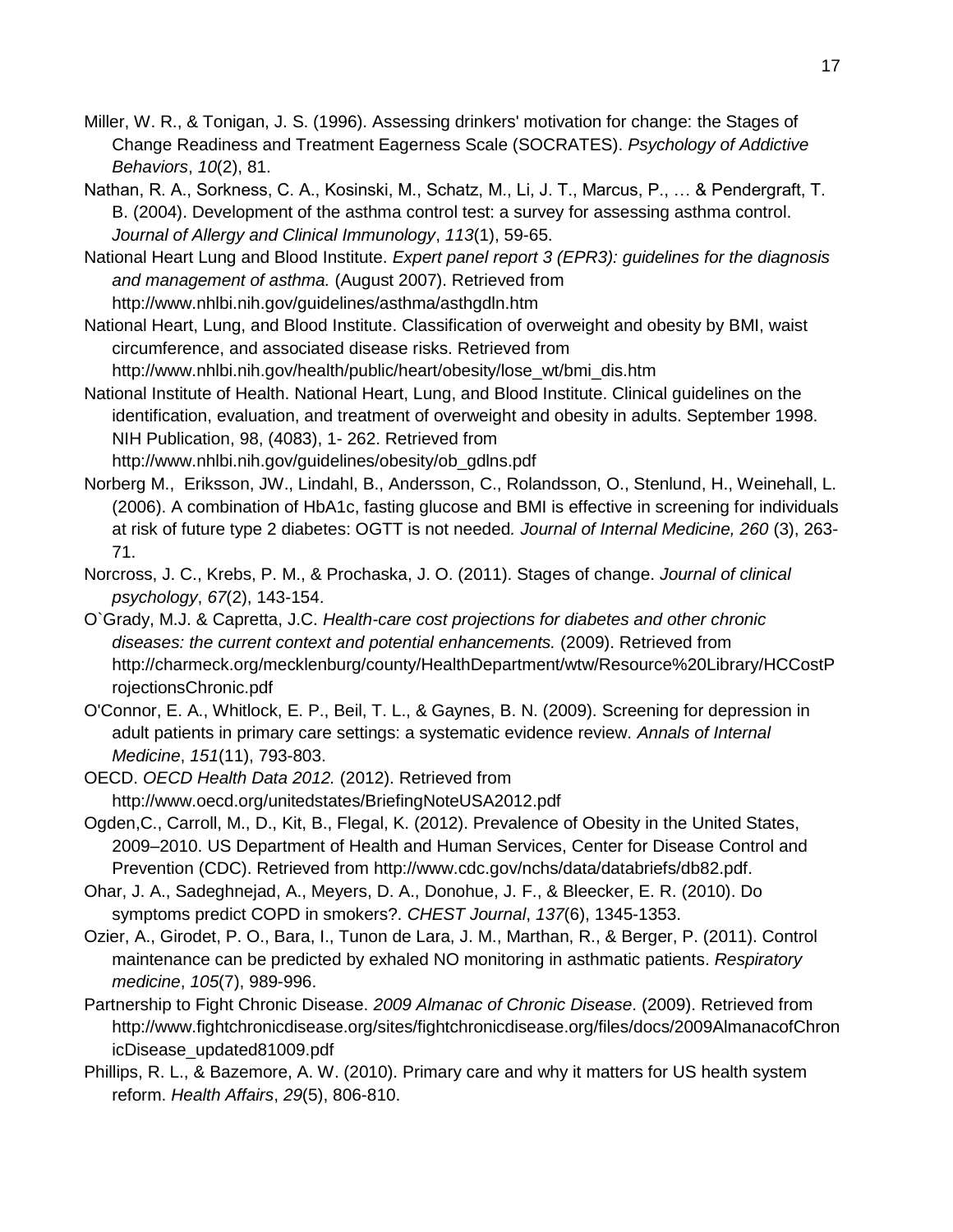- Pignone, M.P., Gaynes, B.N., Rushton, J.L., Burchell, C.M., Orleans, C.T., Mulrow, C.D., & Lohr, K.N. (2002). Screening for depression in adults: a summary of the evidence for the US Preventive Services Task Force. *Annals of internal medicine*, *136*(10), 765.
- Preventative Medical Center of Marin (PMCM). *Services*. Retrieved from http://www.pmcmarin.com
- Public Health Agency of Canada. (2009).The Canadian Diabetes Risk Assessment Questionnaire (CANRISK). Retrieved April, 4, 2013, from
- Qoltech. *Asthma control questionnaire.* Retrieved from <http://www.qoltech.co.uk/acq.html>
- QualityMetric Incorporated. (2008). *COPD population screener.* Retrieved fro[m](http://www.drive4copd.org/areyouatrisk/takethescreener.aspx)
- <http://www.drive4copd.org/areyouatrisk/takethescreener.aspx>

QualityMetric Incorporated. *Asthma control test.* Retrieved fro[m](http://www.qualitymetric.com/WhatWeDo/DiseasespecificHealthSurveys/AsthmaControlTestACT/tabid/190/Default.aspx) [http://www.qualitymetric.com/WhatWeDo/DiseasespecificHealthSurveys/AsthmaControlTestAC](http://www.qualitymetric.com/WhatWeDo/DiseasespecificHealthSurveys/AsthmaControlTestACT/tabid/190/Default.aspx) [T/tabid/190/Default.aspx](http://www.qualitymetric.com/WhatWeDo/DiseasespecificHealthSurveys/AsthmaControlTestACT/tabid/190/Default.aspx)

- Radloff, L.S. (1977). The CES-D scale: a self-report depression scale for research in the general population. *Applied psychological measurement*, *1*(3), 385-401.
- Reinberg, S., March, 2013. Millions on average of diabetes don't know it: CDC. Retrieved March 31, 2013, from [http://health.usnews.com/health](http://health.usnews.com/health-news/news/articles/2013/03/21/millions-on-verge-of-diabetes-dont-know-it-cdc)[news/news/articles/2013/03/21/millions-on-verge-of-diabetes-dont-know-it-cdc](http://health.usnews.com/health-news/news/articles/2013/03/21/millions-on-verge-of-diabetes-dont-know-it-cdc)
- Rogers, R. W., & Prentice-Dunn, S. (1997). Protection motivation theory.
- Romera, I., Delgado-Cohen, H., Perez, T., Caballero, L., & Gilaberte, I. (2008). Factor analysis of the Zung self-rating depression scale in a large sample of patients with major depressive disorder in primary care. *BMC psychiatry*, *8*(1), 4.
- Rubin, E. *Depression: relationship to strokes, heart disease, and other illnesses.* (October, 2011). Retrieved from [http://www.psychologytoday.com/blog/demystifying-](http://www.psychologytoday.com/blog/demystifying-psychiatry/201110/depression-relationship-strokes-heart-disease-and-other-illnes-0)
- [psychiatry/201110/depression-relationship-strokes-heart-disease-and-other-illnes-0](http://www.psychologytoday.com/blog/demystifying-psychiatry/201110/depression-relationship-strokes-heart-disease-and-other-illnes-0)
- Salameh, P., Khayat, G., & Waked, M. (2012). Could symptoms and risk factors diagnose COPD? Development of a Diagnosis Score for COPD. *Clinical epidemiology*, *4*, 247.
- Saudek, C., Herman, W., Sacks, D., Bergenstal, R., Edelman, D., Davidson, M. (2008). A new look at screening and diagnosing diabetes mellitus. The Journal of Clinical Endocrinology & Metabolism, 93 (7), 2447-2453.
- [Saudek, CD.](http://proxy.library.upenn.edu:2082/pubmed?term=Saudek%20CD%5BAuthor%5D&cauthor=true&cauthor_uid=18460560), [Herman, WH.](http://proxy.library.upenn.edu:2082/pubmed?term=Herman%20WH%5BAuthor%5D&cauthor=true&cauthor_uid=18460560), [Sacks, DB.](http://proxy.library.upenn.edu:2082/pubmed?term=Sacks%20DB%5BAuthor%5D&cauthor=true&cauthor_uid=18460560), [Bergenstal, RM.](http://proxy.library.upenn.edu:2082/pubmed?term=Bergenstal%20RM%5BAuthor%5D&cauthor=true&cauthor_uid=18460560), [Edelman, D,](http://proxy.library.upenn.edu:2082/pubmed?term=Edelman%20D%5BAuthor%5D&cauthor=true&cauthor_uid=18460560), [Davidson, MB.](http://proxy.library.upenn.edu:2082/pubmed?term=Davidson%20MB%5BAuthor%5D&cauthor=true&cauthor_uid=18460560) (2008). A new look at screening and diagnosing diabetes mellitus. *The Journal of Clinical Endocrinology and Metabolism, 93* (7), 2447-53.
- Schwarzer, R. (2008). Modeling health behavior change: How to predict and modify the adoption and maintenance of health behaviors. *Applied Psychology*,*57*(1), 1-29.
- Sheppard, B. H., Hartwick, J., & Warshaw, P. R. (1988). The theory of reasoned action: A metaanalysis of past research with recommendations for modifications and future research. *Journal of consumer Research*, 325-343.
- Soni, A. & Roemer, M. *Top five most costly conditions among the elder, age 65 and older, 2008: estimates for the US civilian noninstitutionalized adult population.* (July 8, 2011). Retrieved fro[m](http://meps.ahrq.gov/mepsweb/data_files/publications/st327/stat327.pdf) [data\\_files/publications/st327/stat327.pdf](http://meps.ahrq.gov/mepsweb/data_files/publications/st327/stat327.pdf)
- Subbarao, P., Mandhane, P. J., & Sears, M. R. (2009). Asthma: epidemiology, etiology and risk factors. *Canadian Medical Association Journal*, *181*(9), E181-E190.